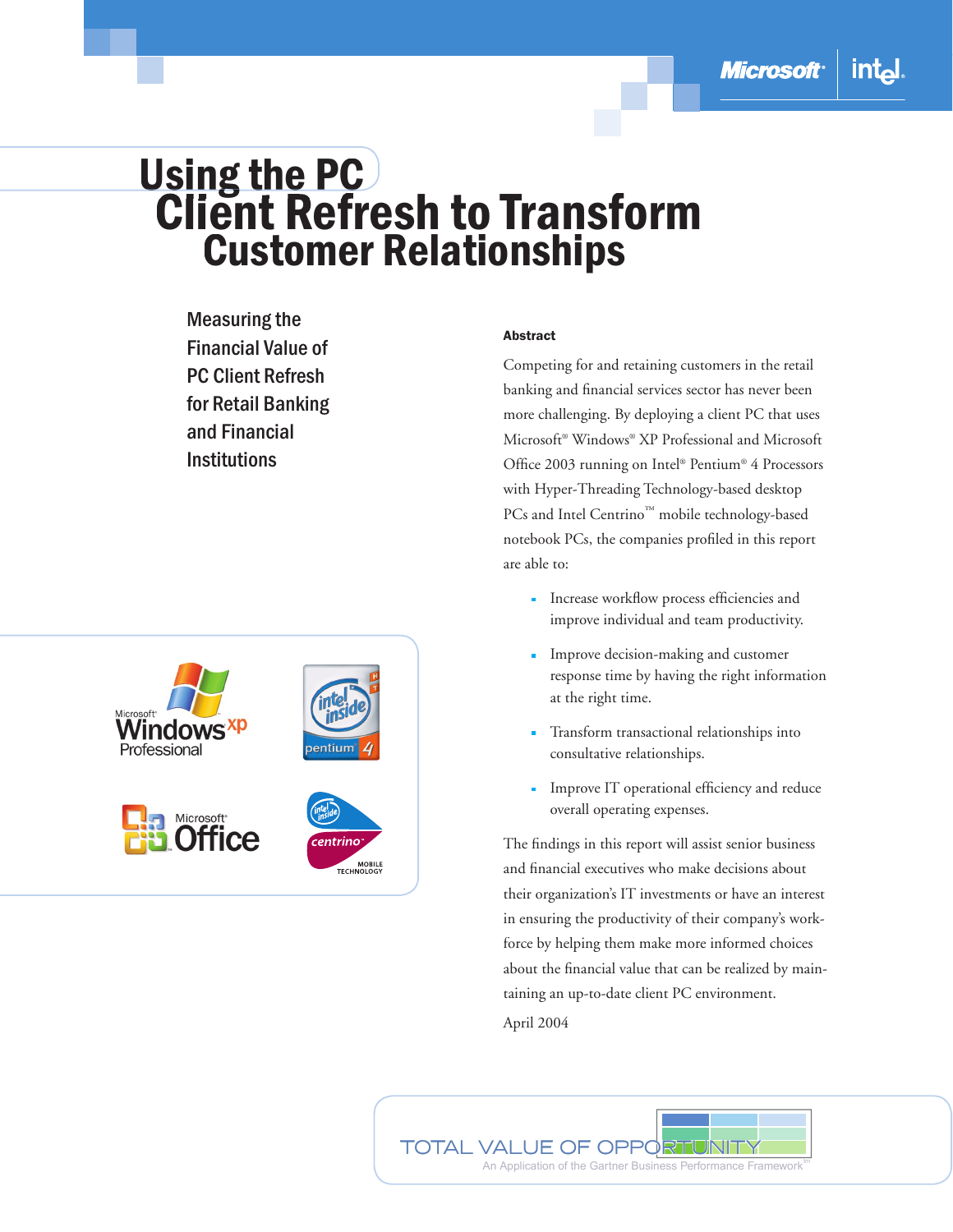The information contained in this document represents the current view of Microsoft and/or Intel Corporation on the issues discussed as of the date of publication. Because Microsoft and Intel must respond to changing market conditions, it should not be interpreted to be a commitment on the part of Microsoft and/or Intel, and Microsoft and/or Intel or its respective suppliers cannot guarantee the accuracy of any information presented after the date of publication.

THIS WHITE PAPER IS FOR INFORMATIONAL PURPOSES ONLY AND IS PROVIDED "AS IS". MICROSOFT AND INTEL AND THEIR RESPECTIVE SUPPLIERS MAKES NO WARRANTIES, EXPRESS OR IMPLIED, INCLUDING BUT NOT LIMITED TO ANY IMPLIED WARRANTY OF MERCHANTABILITY, FITNESS FOR A PARTICULAR PURPOSE, NON-INFRINGEMENT OF INTELLECTUAL PROPERTY RIGHTS, OR ANY WARRANTY OTHERWISE ARISING OUT OF ANY PROPOSAL, SPECIFICATION, OR SAMPLE. MICROSOFT AND INTEL ASSUME NO RESPONSIBILITY FOR ANY ERRORS CONTAINED IN THIS DOCUMENT AND HAVE NO LIABILITIES OR OBLIGATIONS FOR ANY DAMAGES ARISING FROM OR IN CONNECTION WITH THE USE OF THIS DOCUMENT.

Complying with all applicable copyright laws is the responsibility of the user. Without limiting the rights under copyright, no part of this document may be reproduced, stored in or introduced into a retrieval system, or transmitted in any form or by any means (electronic, mechanical, photocopying, recording, or otherwise), or for any purpose, without the express written permission of Microsoft and Intel Corporation.

Microsoft and Intel may have patents, patent applications, trademarks, copyrights, or other intellectual property rights covering subject matter in this document. Except as expressly provided in any written license agreement from Microsoft and Intel, the furnishing of this document does not give you any license to these patents, trademarks, copyrights, or other intellectual property.

© 2004 Microsoft Corporation. All rights reserved.

© 2004 Intel Corporation. All rights reserved.

Microsoft, Active Directory, DOS, InfoPath, the Office Logo, SharePoint, Windows, the Windows logo, and Windows NT, and Windows Server System are either registered trademarks or trademarks of Microsoft Corporation in the United States and/or other countries. Intel, Centrino, NetBurst and Pentium are trademarks or registered trademarks of Intel Corporation or its subsidiaries in the United States or other countries.

The names of actual companies and products mentioned herein may be the trademarks of their respective owners.

*Microsoft Corporation* • One Microsoft Way • Redmond, WA 98052-6399 USA

*Intel Corporation* • 2200 Mission College Blvd. • Santa Clara, CA 95052 USA

0404

This document contains information of a proprietary nature. All information contained herein shall be kept in confidence and shall be for the original recipient's use only. Any unauthorized reproduction by any other party shall constitute an infringement of copyright.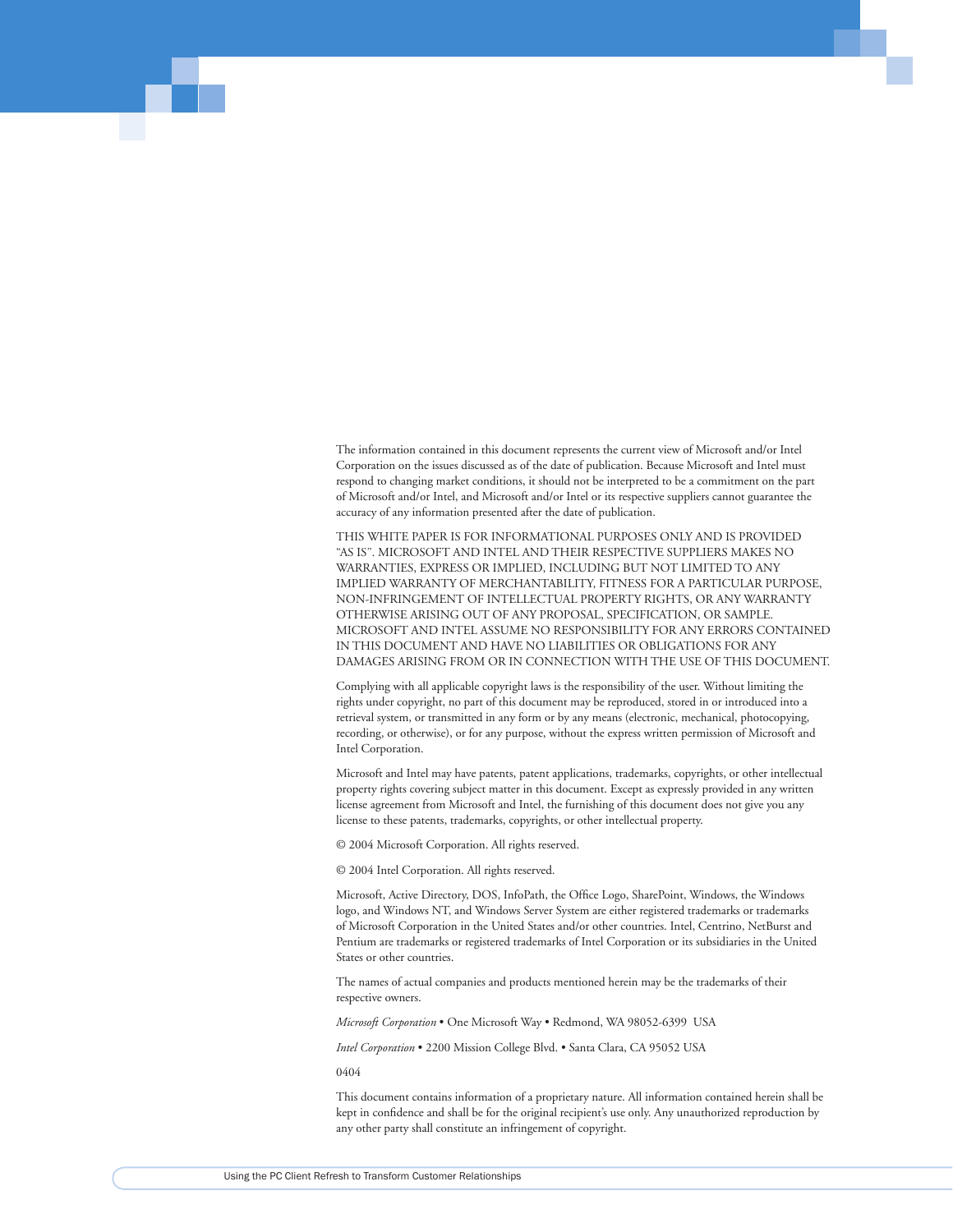### **Contents**

| Challenges Faced by Retail Banks                               |
|----------------------------------------------------------------|
| Tangible Business Value Provided by Client PC                  |
|                                                                |
| Gartner Business Performance Framework and                     |
|                                                                |
| Transforming Customer Relationships: Case Studies  11          |
|                                                                |
| <b>Transforming Transactional Relationships</b>                |
|                                                                |
|                                                                |
|                                                                |
|                                                                |
| Appendix B: Gartner Total Value of Opportunity Methodology  24 |
| Appendix C: More Case Study Summaries  25                      |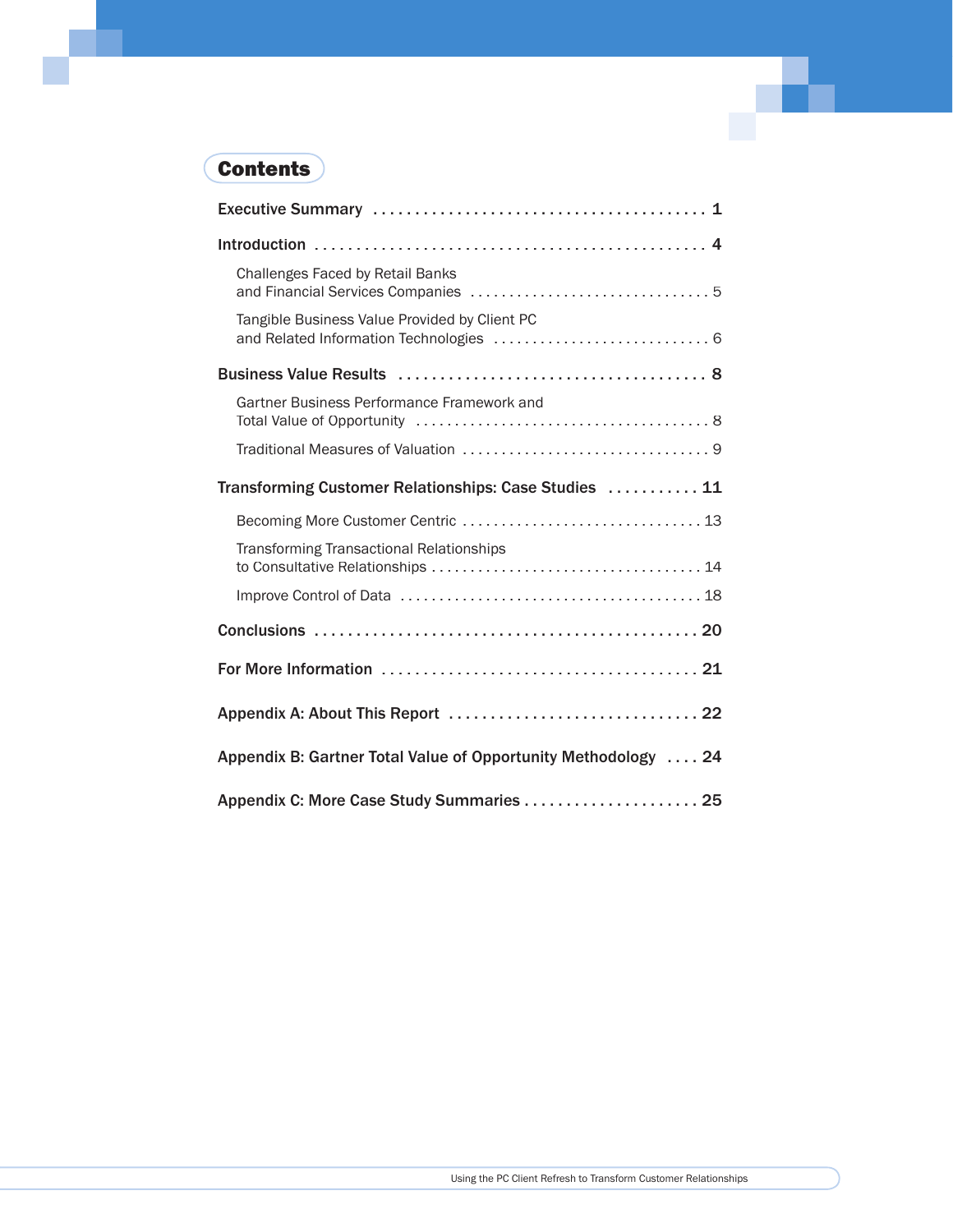

Using the PC Client Refresh to Transform Customer Relationships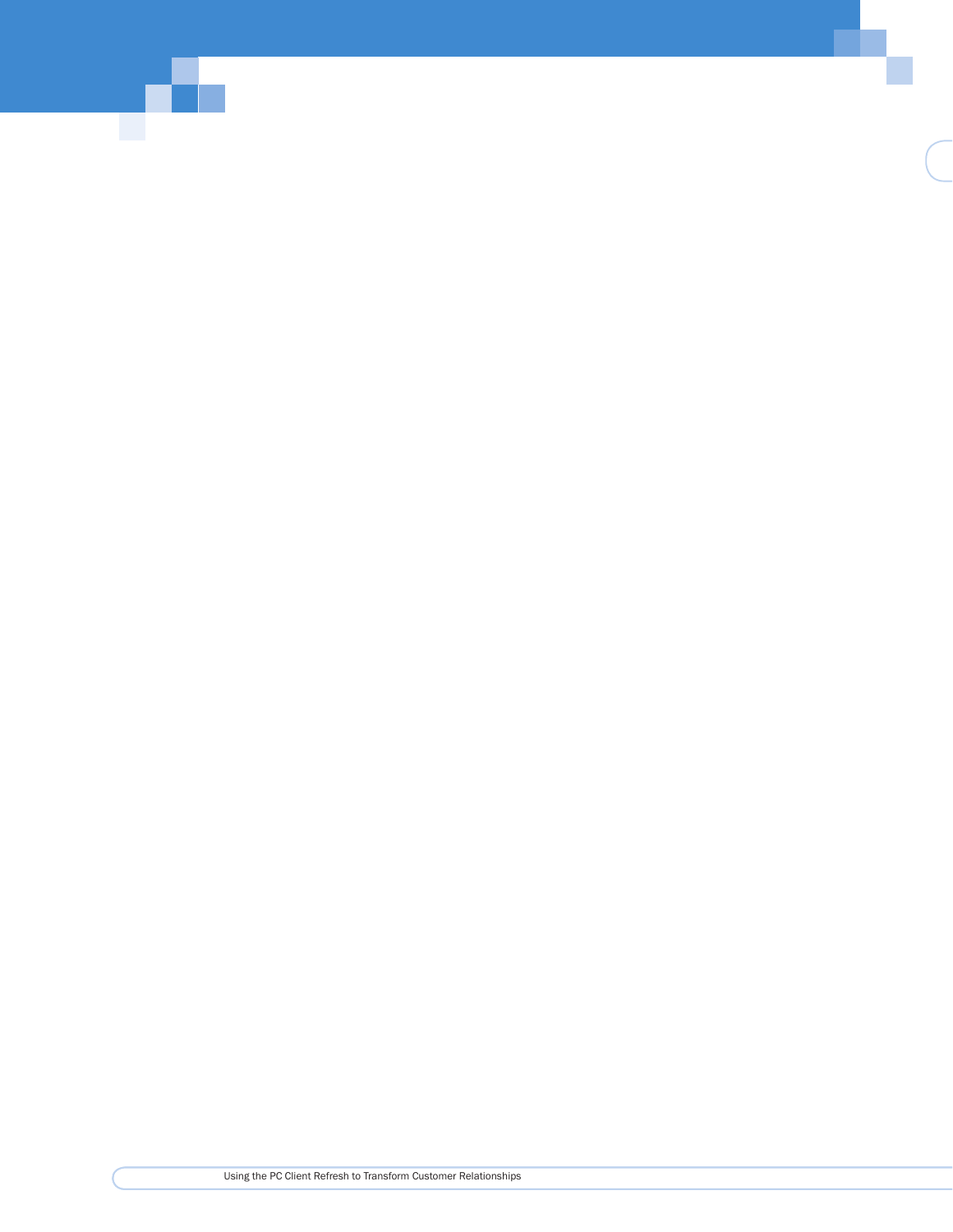### Executive Summary

Banking and financial services companies that implement a timely refresh of their client PC can achieve significant gains in customer responsiveness, employee efficiency and productivity, and reductions in overall operating expenses, including direct and indirect costs of information technologies (IT).

This paper presents findings of business value studies conducted and assessed by Gartner Inc. during 2003. These studies analyzed the financial benefits of refreshing the client PC at nine banking and financial services companies.<sup>1</sup> These companies use a total of more than 280,000 client PCs. The studies assessed the deployment of client PCs based on Microsoft® Windows® XP Professional and Microsoft Office 2003 running on Intel® Pentium® 4 Processor with Hyper-Threading Technology (HT Technology)-based desktop PCs or Intel Centrino<sup>™</sup> mobile technology-based notebook PCs. Key findings of the business value studies at the banking and financial services companies identified:

- **High financial value per desktop.** Although total financial benefits averaged \$715 per desktop per year, the total value is greater in most companies.
- **Improved customer satisfaction and responsiveness.** These benefits were the result of new cross-selling and up-selling capabilities valued at \$1,304 per desktop per year and improved access to customer data valued at \$375 per desktop per year.
- **Improved workflow process efficiency**. Efficiency improvements included accelerated time to market of market reports (a benefit valued at \$1,559 per desktop per year) and an accelerated sales cycle valued at \$1,467 per desktop per year.
- **Lower operational costs.** Cost savings included an average 55-percent reduction in IT help desk support costs that are projected to provide benefits valued from \$64 to \$133 per desktop per year. Additional savings are projected to result from lower office leasing costs valued at \$108 per desktop per year, lower costs for application compatibility testing valued at \$66 per desktop per year, and lower client PC management costs.
- **Rapid return on investment.** The internal rate of return averaged 132 percent; payback averaged 16 months.

Results of the business value studies show that for the banking and financial services companies profiled, traditional cost-focused metrics measured as IT Responsiveness and Operational Efficiency represent 23 percent and 13 percent respectively of the value derived from refreshing the client PC.

 $^1$  For more in formation about the companies that conducted business value analyses and the valuation methodologies, go to Appendix A, "About this Report."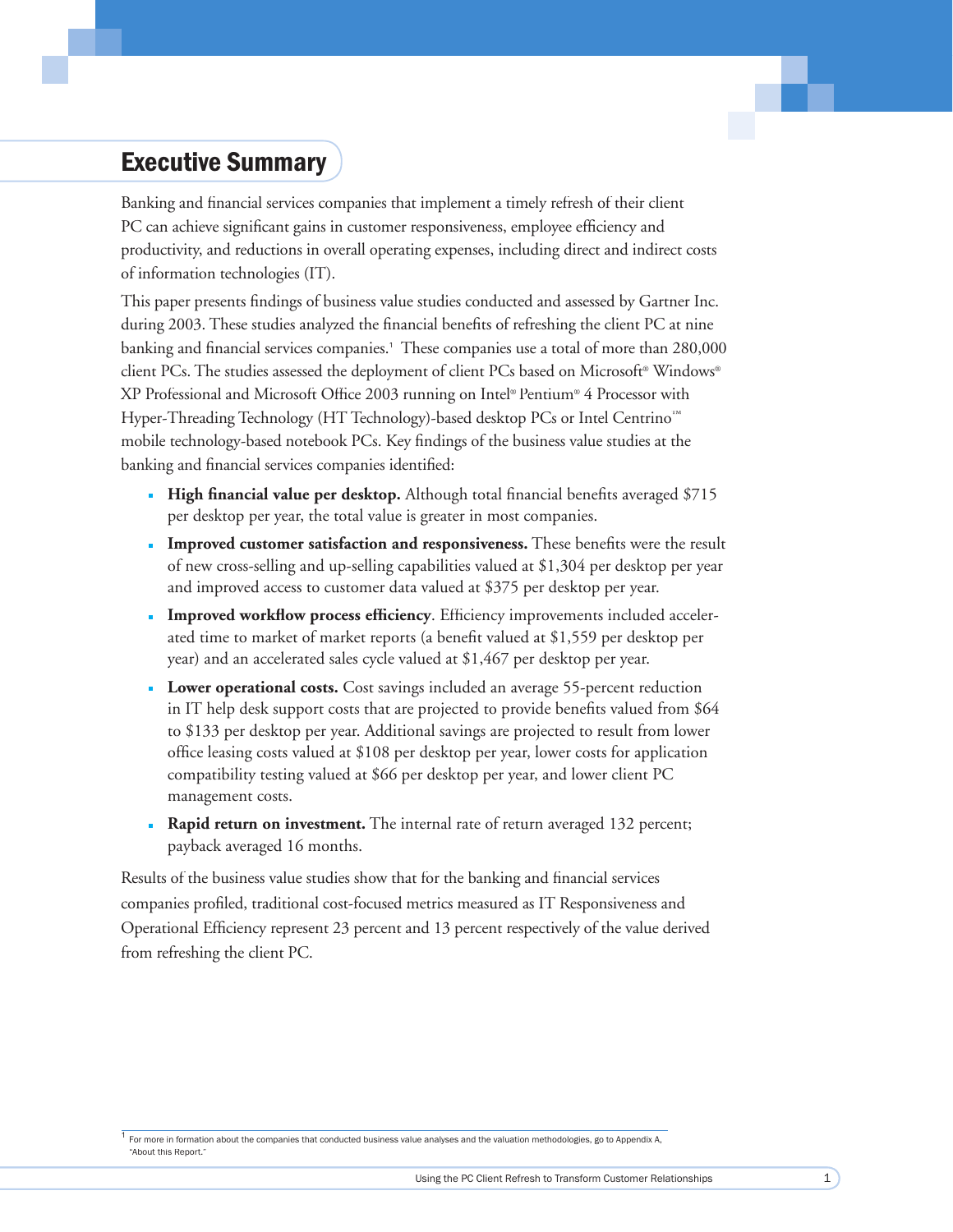Exhibit 1 shows that the majority of the financial value—64 percent—is found in three categories not related to IT.



Exhibit 1 - Sources of value of refreshing the client PC

These business-related categories include:

- Customer Responsiveness, which includes increased revenue potential due to better customer satisfaction that resulted from improved interaction with customers.
- Product Development Effectiveness, which includes reduced costs and increased revenue potential due to faster time to market.
- Sales Effectiveness, which includes a reduction in sales, general, and administration (SG&A) costs and an increase in revenue potential due to improved customer touch.

In the companies profiled, most of the benefits gained by refreshing the client PC were attributable directly to business-related benefits. For business and IT decision makers in the banking and financial services sector who have previously made IT investment decisions based principally on total cost of ownership (TCO) and IT-related metrics, this is an important revelation.<sup>2</sup> The IT-related benefits are represented in the following categories:

- IT Responsiveness, which includes the performance and effectiveness of IT systems in meeting the business needs of an organization in a way that is timely, cost-effective, and operationally efficient.
- Operational Efficiency, which includes the fundamental value-added activities performed internally to create the goods and services of the organization.

As a result, business decision makers now have new information validated by third parties, information that demonstrates the tangible business value of investing in a timely refresh of the client PC. The substantial financial benefits of ensuring that information stored in back-end databases or other network resources can now be easily accessed by retail bank

Using the PC Client Refresh to Transform Customer Relationships

<sup>&</sup>lt;sup>2</sup> These benefit categories are part of the Gartner TVO methodology that was used for the business value analysis at nearly all of the companies. For more information on Gartner TVO see Appendix A, "About This Report" or go to https://tvo.gartner.com/home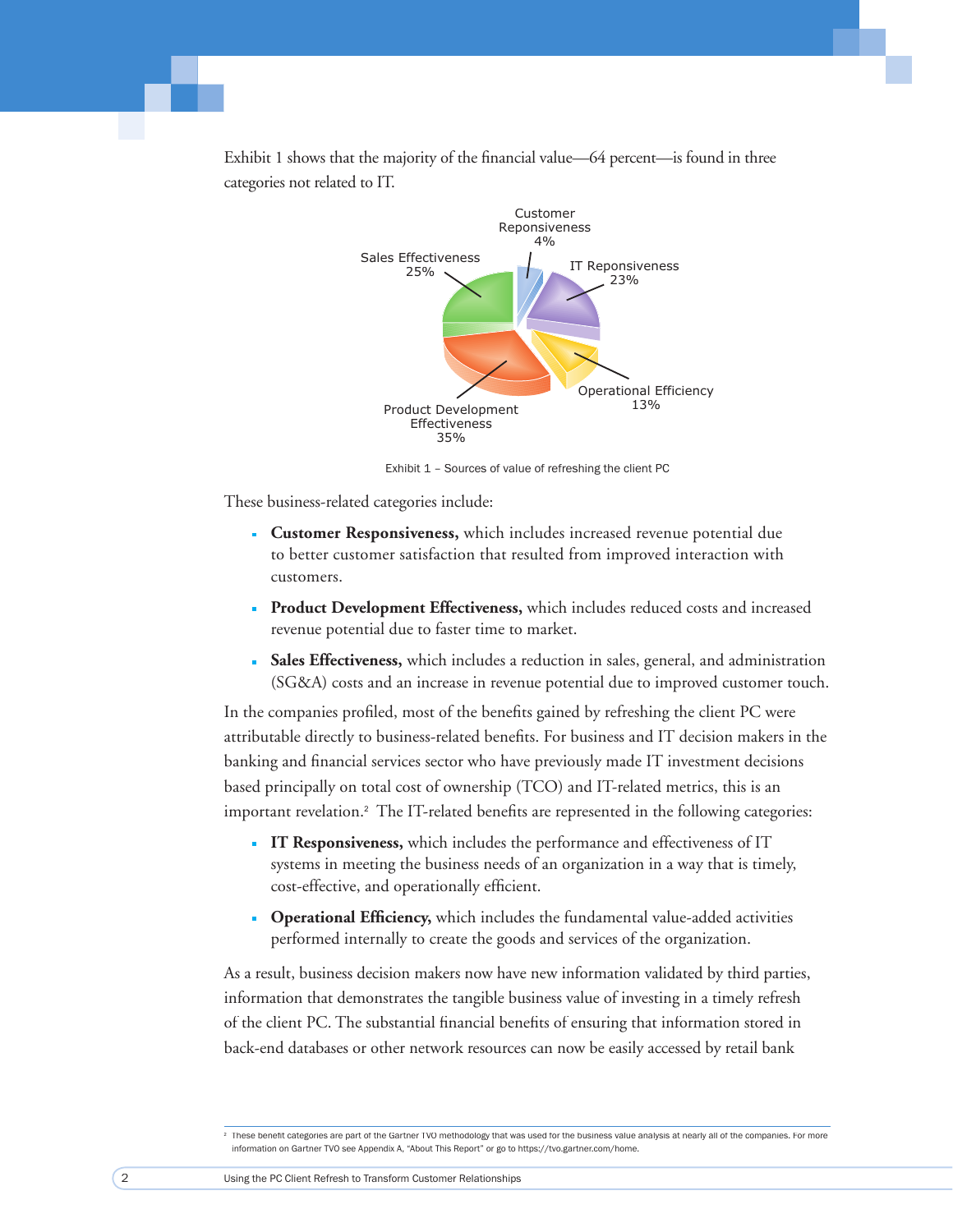branches and customer service representatives are equally important. Quicker access to more accurate information gives front-line sales and customer service representatives an opportunity to stay informed about customer accounts and enables companies to improve customer responsiveness. The net results are improved customer satisfaction and the potential for increased revenue. This strategy also effectively shifts the decision-making process to a business environment focused on value rather than to an IT equation focused only on costs.

During 2003, the nine banking and financial services companies profiled in this report participated in business value studies conducted by Microsoft and Intel at 23 enterprise organizations representing business, government, and education sectors.<sup>3,4</sup> The retail banking and financial services companies profiled in this report use more than 280,000 desktop and notebook PCs of the total 723,000 PCs used at all 23 organizations.<sup>5</sup>

<sup>&</sup>lt;sup>3</sup> Seven of the nine studies used the Total Value of Opportunity (TVO) methodology of Gartner Inc. The TVO software model is based on a methodology researched and developed by Gartner, Inc. Gartner has examined the data collection methods of Microsoft and Intel, and has concluded that the methodology employed conforms to Gartner's approved methods. The results are based on the specific outcome of a client implementation and should not be construed as an industry view. This statement is not, and should not directly or by implication be taken as an endorsement by Gartner of any Microsoft or Intel product or service.

<sup>&</sup>lt;sup>4</sup> The business value analyses were conducted in each company's local currency; however, for this report, all financial results have been converted to U.S. dollars to ensure consistency in comparison and presentation. Currency conversions were made at the completion of each study; no adjustments were made for subsequent fluctuations in currency value.

<sup>5</sup> For detailed information about the results of the business value studies conducted at the 23 organizations, see the white paper co-published by Microsoft and Intel, "Empowering Business on the Desktop: Using Gartner Total Value of Opportunity to Measure the Financial Value of Enterprise Client Refresh" at http://www.microsoft.com/resources/desktop/businessvalue.asp.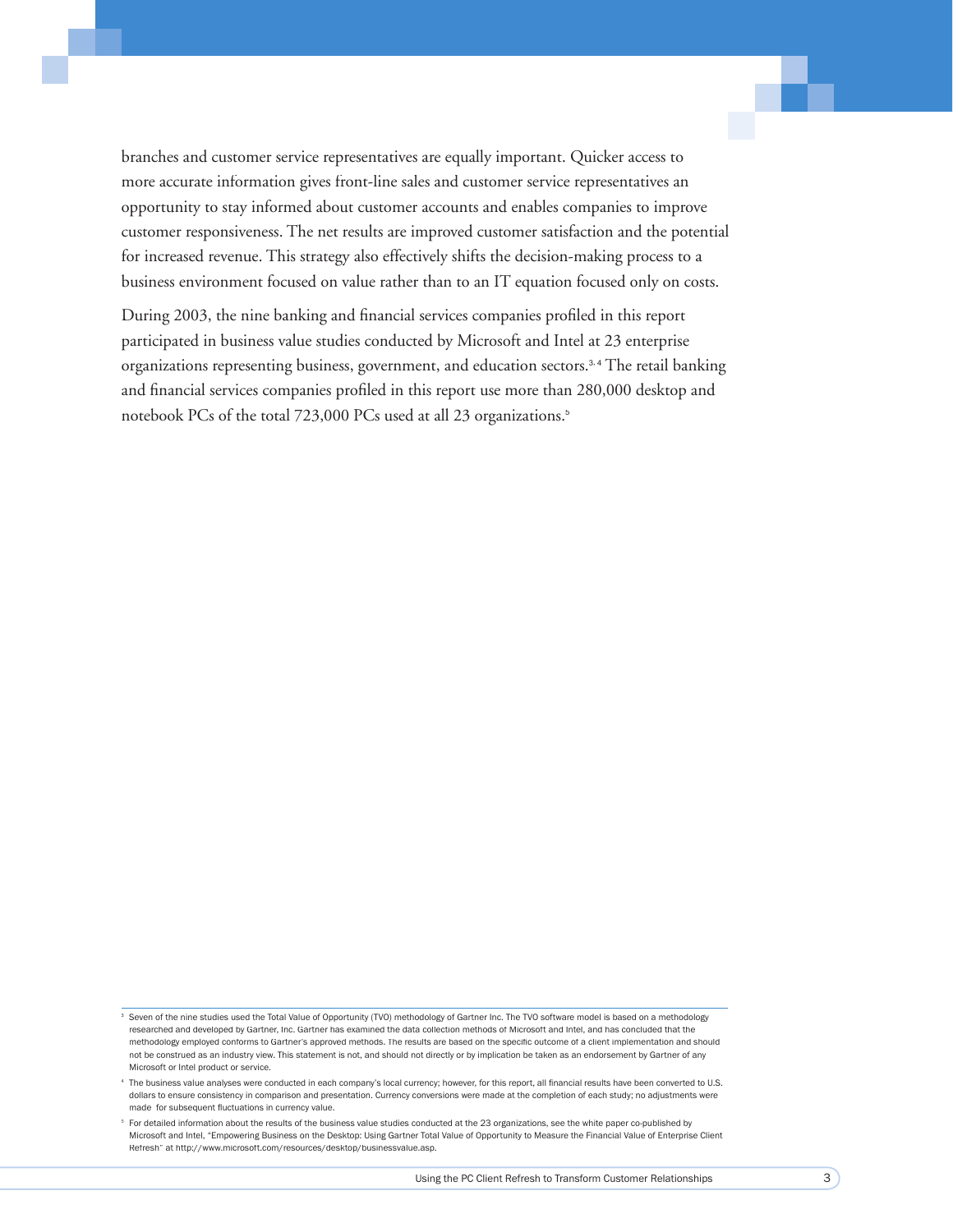### Introduction

The ultra-competitive environment in which retail banks and financial institutions throughout the world compete to gain and retain customers has only increased in intensity. In response to this need for greater agility and competitive advantage, many banking and financial service companies have taken advantage of new information technologies, which enable businesses to accomplish their organization's business goals more effectively. Microsoft software and Intel Architecturebased hardware have helped many of these companies transform workflow processes by enabling them to:

- **Improve individual and team productivity by** increasing business process efficiency.
- **Improve decision making and customer response** time by having the right information at the right time, resulting in more satisfied customers.
- Increase potential revenue by transforming transactional relationships into consultative relationships.
- Decrease overall operating expenses by making IT operations more efficient.

This paper presents findings of business value studies conducted at nine banking and financial services companies.<sup>1</sup> These organizations analyzed the financial benefits of refreshing client PCs that use Microsoft Windows XP Professional and Microsoft Office 2003 on desktop PC hardware running Intel Pentium 4 Processors with Hyper-Threading Technology (HT Technology), and Intel Centrino mobile technology for notebook PCs.<sup>6, 7</sup>

This section discusses some of the common challenges faced by companies in the banking and financial services sector, problems that can be effectively addressed by a timely refresh of the client PC and core information worker productivity programs. This report also describes distinct changes to workflow processes, which can be

### Synopsis

#### Industry Pressures

- **Market** erosion
- **Blurring of services**
- **Internal cost pressures**
- Antiquated IT systems

#### **Challenges**

- **Increase customer satisfaction** by providing customer data whenever and in the form that users need it.
- Optimize customer relationships by using the organization's knowledge base to move from a transactional to a consultative sales approach.
- Optimize legacy computing systems by ensuring that databases and network resources are more easily accessed by information workers at corporate and branch office locations.
- **Improve business processes by driving** down operational costs and enabling teams to be more efficient and responsive to customer needs.

#### Value of Client PC

- **Ensure quicker access to customer** data and corporate knowledge base.
- Create new ways of interacting with customers.
- Increase efficiency of information workers, sales representatives, and customer service personnel.

#### Action Plan

- 1. Provide real-time data integration for client PC access.
- 2. Improve control and organization of data and customer information by providing Web-based team workspaces.
- 3. Convert paper-based processes to digital processes and files.

<sup>&</sup>lt;sup>6</sup> Each organization intends to deploy different editions of Microsoft Office 2003. For more information on the different Office 2003 editions, go to http://www.microsoft.com/office/preview/choosing/default.asp.

<sup>7</sup> For more information on Intel Pentium 4 Processors supporting Hyper-Threading Technology, go to http://www.iintel.com/info/hyperthreading. For more information about Intel Centrino mobile technology, go to http://www.intel.com/products/mobiletechnology/index.htm.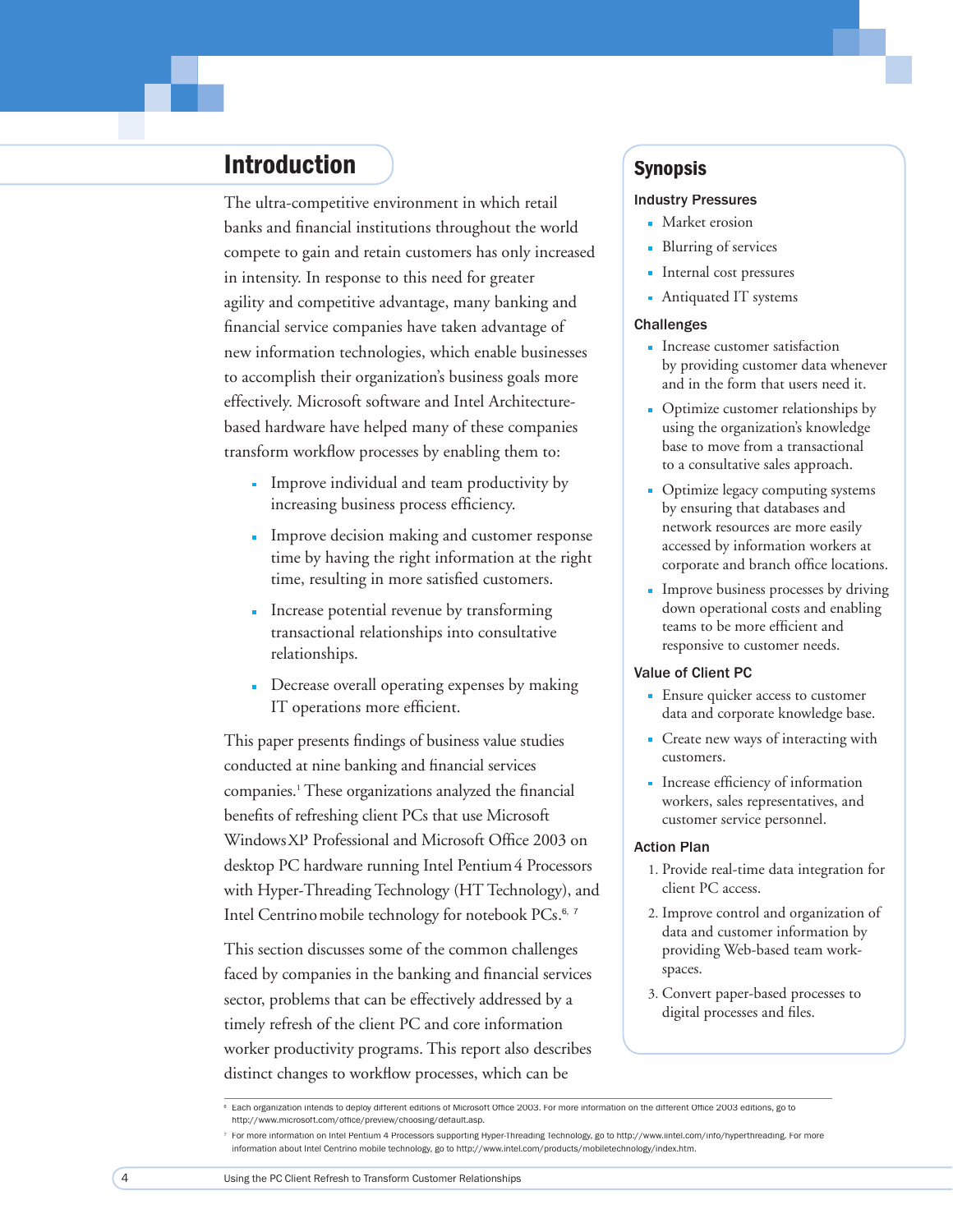implemented by using server-based applications and related back-end technologies to decrease direct and indirect IT costs and provide tangible top-line benefits.

### Challenges Faced by Retail Banks and Financial Services Companies

The Internet and related information technologies have helped unleash a new era of providing banking and financial services. Consumers can now conduct banking and financerelated transactions at non-conventional locations such as supermarkets just as easily as they can comparison shop for mortgages and mortgage banking companies online or place stock market trades with a multitude of low-cost online brokerage firms. Many of these new companies don't have the legacy computing or customer service infrastructure of traditional banks or finance firms. As a result, these firms are not bound by the past as they use IT to deliver products and services in new ways to more sophisticated and demanding consumers. In the United States for example, the repeal of the Glass-Siegal Act permits the entry of new competitors from other financial services segments where previously there were none.

IT has helped to transform consumer buying habits and expectations, but many banks and financial service providers with legacy business models, business processes, and computing infrastructure have not been able to take advantage of these changes effectively. In many instances, the IT that once enabled these companies to provide volume services to a mass market now constrain financial institutions from adapting to a new world that values personalization, 24 hours a day, 7 days a week, on any device from virtually any location. These organizations must integrate new IT with legacy computing systems to cut costs and increase operating margins, improve existing customer services, develop new products and services, and optimize existing customer information.

Banks and financial services companies recognize that they must counter the impact of their customers who currently conduct business in non-conventional retail environments or with non-traditional sources that did not exist five years ago. These companies must also implement substantive changes in business processes and the IT that support their business. In some instances, this means wholesale change, starting from the ground up, reengineering core processes around new technologies and finding ways to use the storehouse of information and legacy computing systems that have enabled the creation of value in the past and have been paid for many times over. Virtually all banking and financial services companies throughout the world face similar challenges, which include:

- **Maintaining customer satisfaction** and with it customer loyalty and retention by providing customers with the information they need in the form they desire it, whenever they need it.
- **Optimizing customer relationships** by using the organization's knowledge base to convert transactional relationships to consultative relationships, thereby gaining both top-line revenue and market share.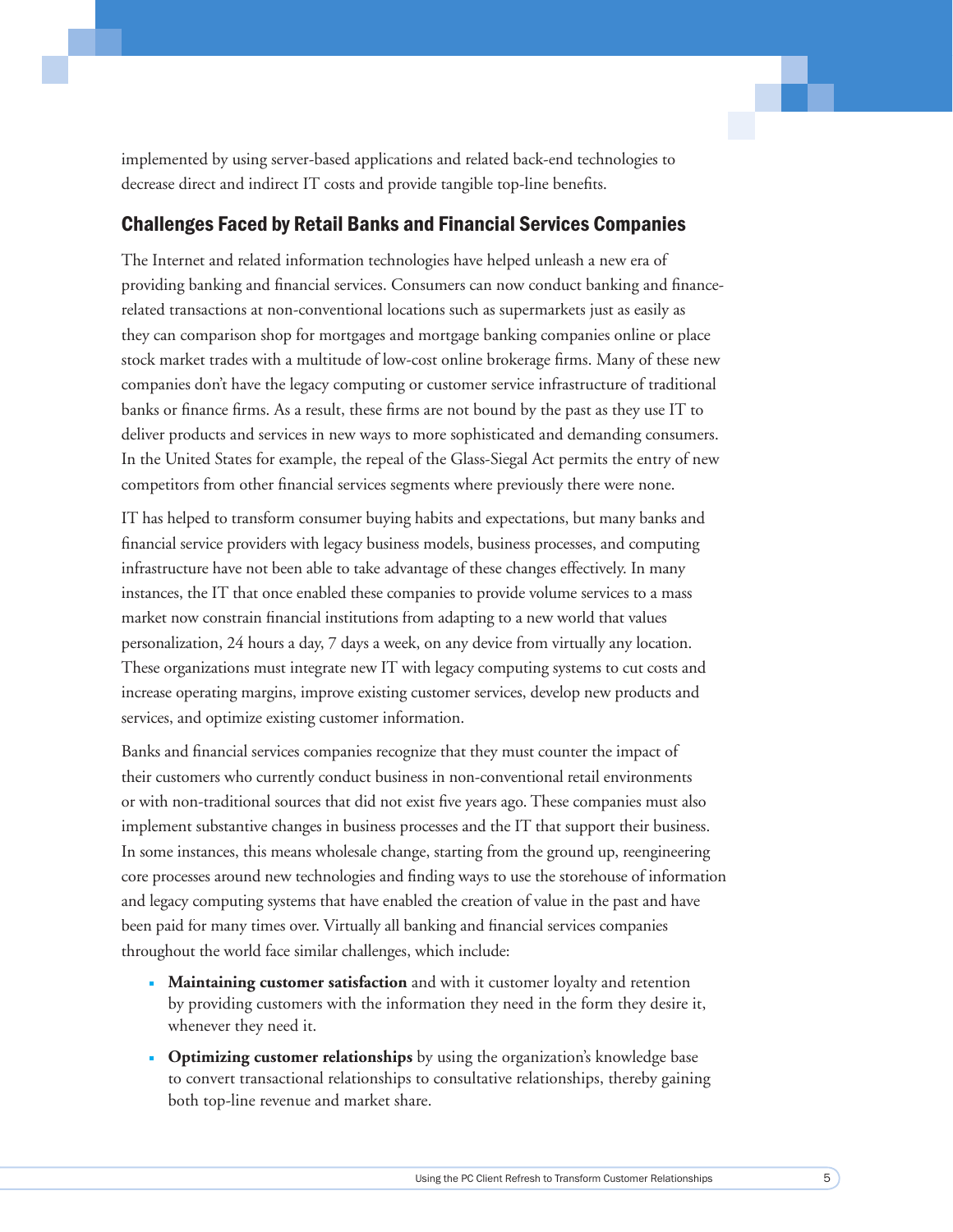- **Improving business processes** so that individuals and teams can be more efficient, productive, and more responsive to customer needs resulting in decreased unit transaction costs.
- **Optimizing legacy computing systems** by ensuring that information stored on disparate databases and network resources is more easily and quickly accessed by information workers at corporate headquarters and by customer service or sales representatives at retail branch locations.

Banks and financial services firms know that to thrive, their processes must become more customer-centric. And they know that information technologies can play a vital role in achieving these goals.

#### Tangible Business Value Provided by Client PC and Related Information Technologies

Insight gained from the business value analyses profiled in this report and from other IT projects conducted by Microsoft, Intel, and their Partners indicate that profiled banks and financial services companies share several important goals, which include:

- **Ensure easier and quicker access** to customer account information and the corporate knowledge base.
- **Create new types of customer interaction** that meet customer needs more readily and help improve customer satisfaction.
- **Increase the efficiency and productivity** of sales and customer service representatives and information workers in corporate locations.

Microsoft technologies such as Windows XP Professional and Office 2003 running on Intel Architecture-based hardware and related capabilities of the Microsoft Windows Server System<sup>™</sup> can help banking and financial services companies achieve these goals by:

- **Providing real-time data access** by enabling easier, quicker, and more cost-effective data integration with customer information and by accessing databases and other network resources from the client PC. This approach helps improve customer responsiveness and leads to improved customer satisfaction and potential gains in revenue.
- **Improving the control and organization of data** through Web-based team workspaces, which can help to improve team collaboration and sharing of corporate knowledge and customer information. This strategy results in greater information worker efficiency and productivity, which promote better customer relationships and help to improve profit margins.
- **Converting paper-based information and business processes** to digital files and processes that provide more efficient workflow, greater flexibility, and business agility. This approach increases data integrity and security and improves interaction with customers, resulting in improved customer satisfaction, loyalty, and retention.

As the experiences of the companies profiled in this report demonstrate, the client PC – the front end – plays an essential role in realizing these goals. However, to fully realize the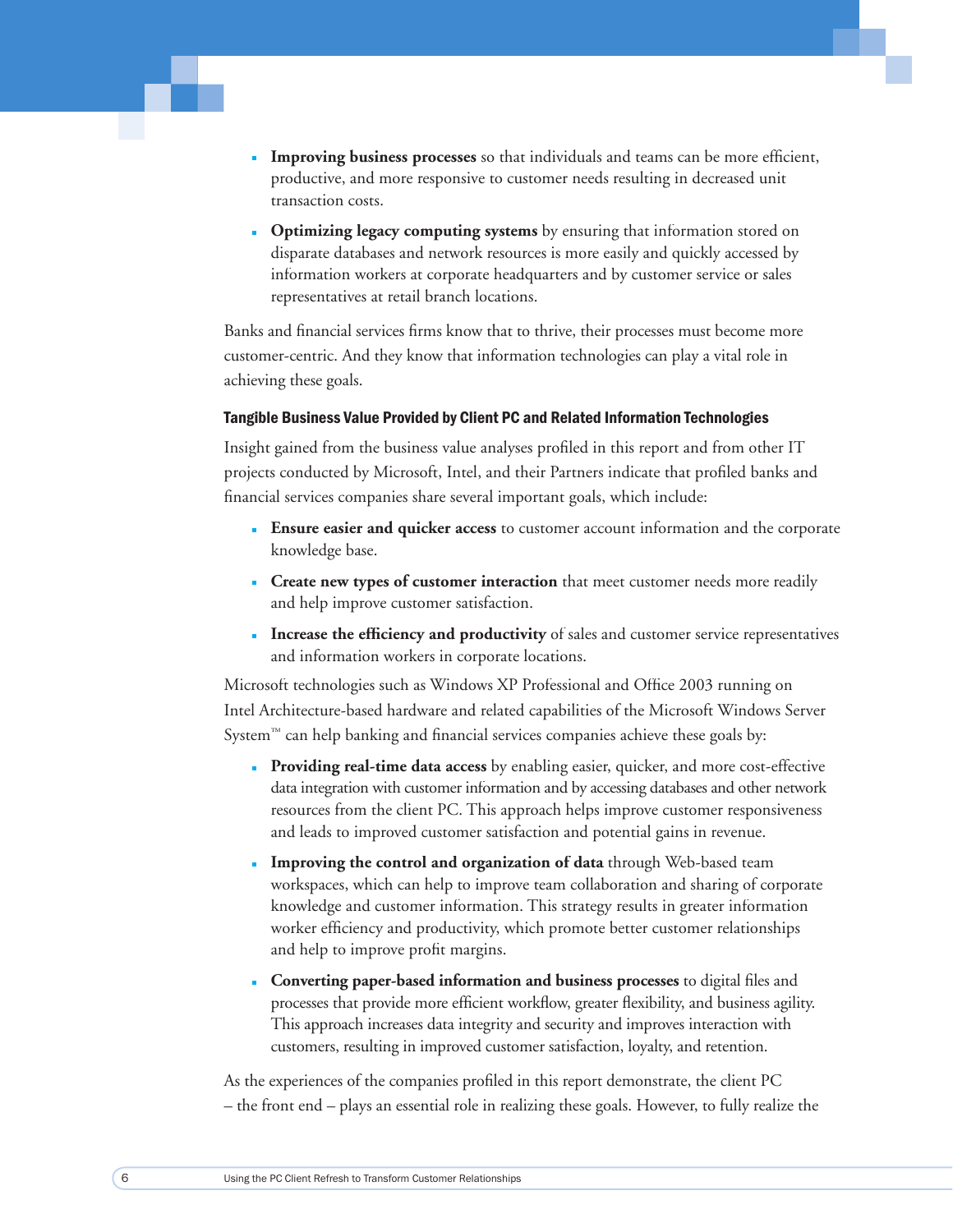goals defined by the companies profiled, new technologies such as Web services must be orchestrated with back-end network resources. This back-end control is necessary to drive improved process efficiencies with traditional line of business applications and to deliver and consume new products, services, and account information.

Profiled companies evaluated the financial value of a timely client PC refresh and discovered new opportunities to gain process efficiencies that helped both their customers and their bottom line. In effect, these companies used the timing of the client refresh to examine how they could improve their enterprise-wide business processes. As a result, they discovered that it made financial sense to implement these initiatives during the client PC refresh.

All the profiled companies decided to implement a new client PC environment based on a Microsoft PC operating system and productivity software and Intel Architecture-based hardware. To provide a complete and integrated solution, they also evaluated and piloted a range of other Microsoft server-based applications and related technologies appropriate to their business needs and IT environments.

For example, some organizations ran pilot programs to test the use of tablet PCs running Windows XP Tablet PC Edition.<sup>8</sup> Other organizations have started to use Microsoft Windows SharePoint<sup>™</sup> Services, a technology of Microsoft Windows Server 2003. This strategy helps to improve individual and team productivity by providing a Web-based team collaboration environment that is used alone or used with Microsoft Office SharePoint Portal Server 2003.<sup>9, 10</sup> Other companies evaluated the use of Microsoft Office InfoPath™ 2003, a new XML-based program in the Microsoft Office System that enables organizations to gather data more effectively and integrate it with back-end and front-end systems.<sup>11</sup> Companies also evaluated Microsoft BizTalk® Server 2003 and Microsoft Host Integration Server 2000 to provide greater connectivity to legacy network resources.<sup>12, 13</sup>

The remainder of this report summarizes the results of the business value studies and presents case studies that highlight the experience of profiled banks and financial services companies at which studies were conducted.

<sup>&</sup>lt;sup>8</sup> For more information on tablet PCs and Windows XP Tablet PC Edition, go to http://www.microsoft.com/windowsxp/tabletpc/default.asp.

<sup>9</sup> For more information on Microsoft Windows SharePoint Services, go to http://www.microsoft.com/windowsserver2003/technologies/sharepoint/ default.mspx.

<sup>10</sup> For more information on Microsoft Office SharePoint Portal Server 2003, go to http://www.microsoft.com/office/sharepoint/prodinfo/default.mspx.

<sup>11</sup> For more information on Microsoft Office InfoPath 2003, go to http://office.microsoft.com/home/office.aspx?assetid=FX01085792.

<sup>12</sup> For more information on Microsoft BizTalk Server, go to http://www.microsoft.com/biztalk/.

<sup>13</sup> For more information on Microsoft Host Integration Server, go to http://www.microsoft.com/hiserver/.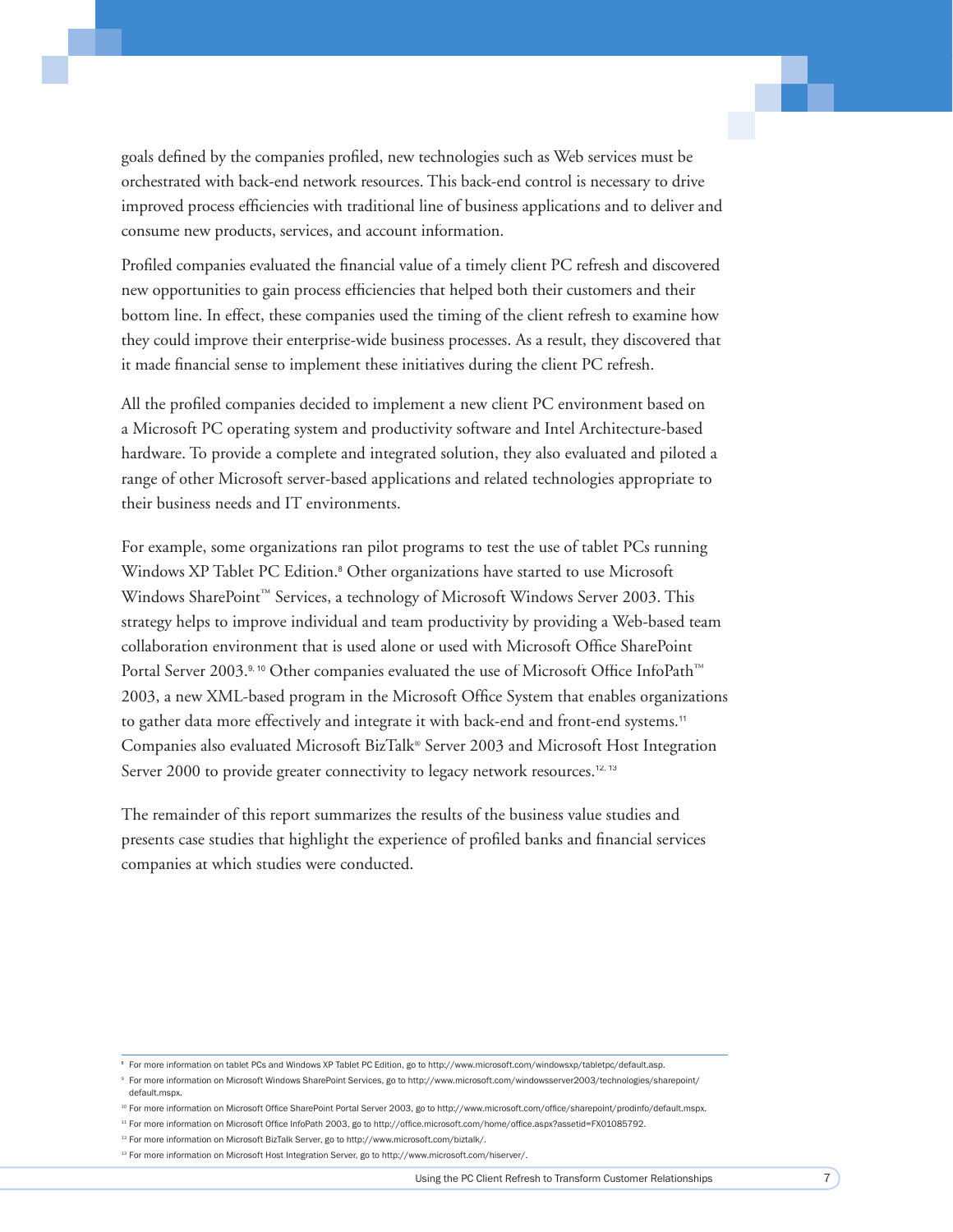### Business Value Results

The business value methodologies used for analysis at the banking and financial services companies are the same as those used at the other organizations that were part of the larger business value study group. The two methodologies used are Gartner Total Value of Opportunity (TVO) and the Microsoft Rapid Economic Justification (REJ). For more information about these methodologies and how they were used, please see Appendix A, "About this Report." For more detailed analyses of studies conducted at all 23 organizations and for more information about how the TVO methodology was applied, see the white paper co-published by Microsoft and Intel, *"*Empowering Business on the Desktop: Using Gartner Total Value of Opportunity to Measure the Financial Value of Enterprise Client Refresh."<sup>5</sup>

This section summarizes the results of the business value studies conducted at the banking and financial services companies and compares the results with those for all 23 organizations. The metrics reflect the unique circumstances of each of the companies profiled and are not intended to indicate that other companies or organizations can attain the same results.<sup>14</sup>

#### Gartner Business Performance Framework and Total Value of Opportunity

The Gartner TVO methodology, a core component of the Gartner Business Performance Framework™ developed by Gartner Inc., was designed to help organizations determine the business value of their IT investments.15 The methodology provides quantitative and qualitative analytical tools that measure value for both the IT and the business aspects of an organization. The Gartner Business Performance Framework is organized into three core areas:

- **Demand Management,** which includes all activities that generate demand for the products and services offered by the organization.
- **Supply Management,** which includes all activities directly involved with satisfying demand for the products and services offered by the organization.
- **Support Services,** which includes all other activities that support the organization. These services support internal clients by operating on business principles and providing internal services at a cost and quality that is acceptable when assessed against alternatives.

Each core category is divided into three sub-categories, referred to as Aggregates, which further describe specific value. These Aggregates are subdivided into Primes, which define more prescriptive value. Note that not all Aggregates provided value for the companies, and not all companies derived value in each Aggregate.

<sup>&</sup>lt;sup>14</sup> Other organizations may or may not receive similar business value depending upon their unique business circumstances and IT infrastructure.

<sup>15</sup> For more information about Gartner TVO methodology, go to https://tvo.gartner.com/home.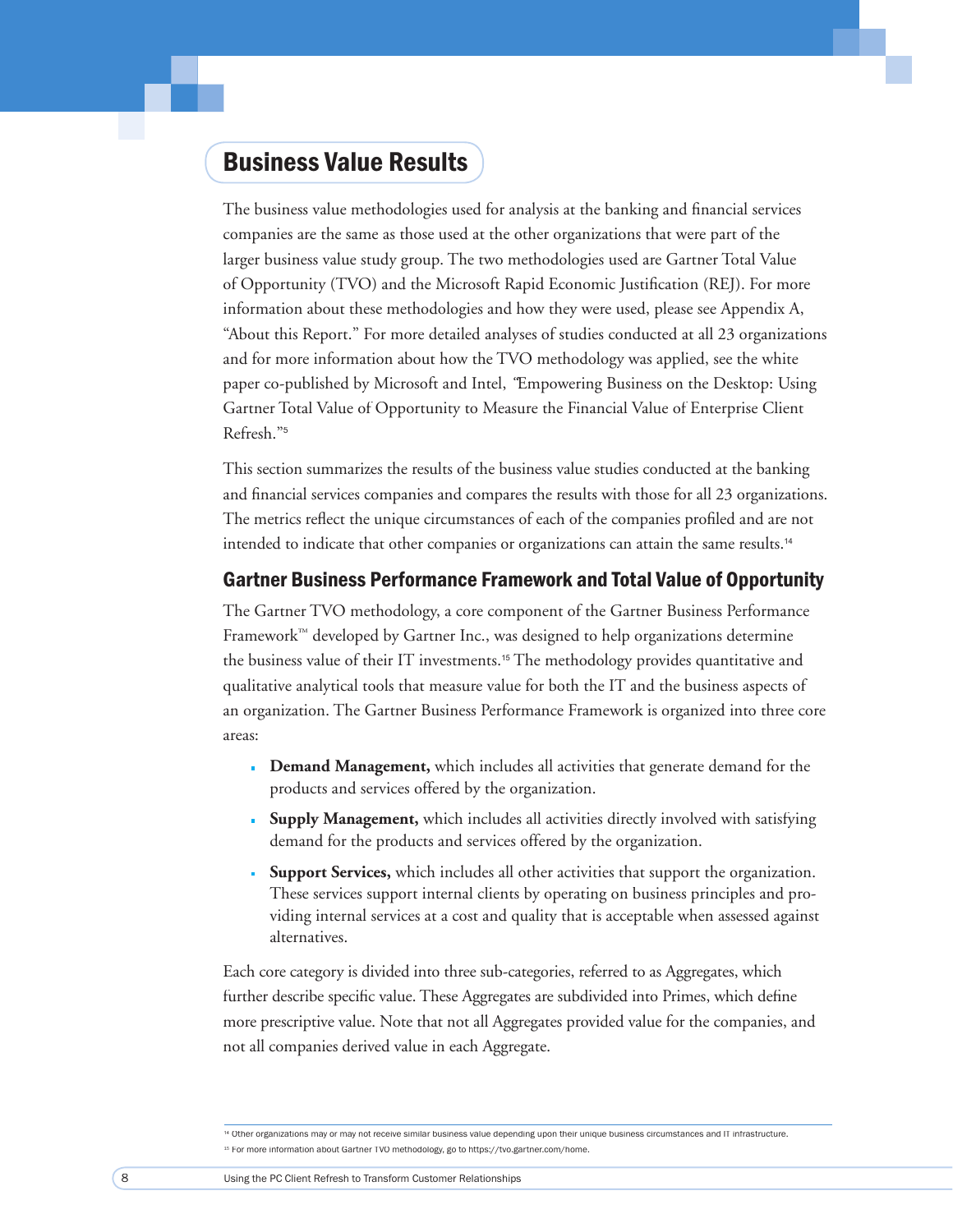| <b>Gartner Business</b><br><b>Performance Framework</b> | <b>TVO Aggregate</b>                         | <b>All TVO Studies</b><br>Benfit/PC/Year | <b>Banking/Finance</b><br><b>Studies</b><br>Benefit/PC/Year |
|---------------------------------------------------------|----------------------------------------------|------------------------------------------|-------------------------------------------------------------|
|                                                         | <b>Market Responsiveness</b>                 | \$2,612                                  | n/a                                                         |
| <b>Demand Management</b>                                | <b>Sales Effectiveness</b>                   | \$616                                    | \$904                                                       |
|                                                         | <b>Product Development Effectiveness</b>     | \$1,177                                  | \$1,559                                                     |
|                                                         | <b>Customer Responsiveness</b>               | \$320                                    | \$76                                                        |
| <b>Supply Management</b>                                | <b>Supplier Effectiveness</b>                | n/a                                      | n/a                                                         |
|                                                         | <b>Operational Efficiency</b>                | \$338                                    | \$310                                                       |
|                                                         | <b>Human Resources Responsiveness</b>        | n/a                                      | n/a                                                         |
| <b>Support Services</b>                                 | <b>IT Responsiveness</b>                     | \$408                                    | \$283                                                       |
|                                                         | <b>Finance and Regulatory Responsiveness</b> | n/a                                      | n/a                                                         |

Exhibit 2 shows the framework's three core areas of value and their Aggregates for all organizations studied and for the banking and financial services companies profiled.

Exhibit 2 - TVO results of banking and financial servicse companies and all TVO studies

Exhibit 2 does more than just show the distribution of value for specific customer organizations. It also identifies new business-oriented metrics that can be measured as accurately as IT and cost-related metrics. Because the value categories are defined more clearly and are relevant to both IT and business stakeholders, the TVO methodology makes it easier to assess the business value of investing in a client PC refresh objectively.

Exhibit 2 also shows that although the actual dollar values vary due to specific company circumstances, there is relatively little difference between the value per PC per year at the banking and financial services companies and all companies that conducted TVO studies. This similarity indicates that a timely refresh of the client PC applies provides roughly equal value to all industry sectors. The total dollar values are specific to the companies profiled, but the dollar value per PC per year reflects outcomes that can be extrapolated and applied to virtually any banking and financial services company whenever each company's unique business circumstances and IT environment are taken into account.

And finally, Exhibit 2 demonstrates that the TVO assessment process is a valuable exercise that any company can undertake to identify important categories of business value that can be achieved with a timely or accelerated client PC refresh.

#### **Traditional Measures of Valuation**

In addition to the TVO analysis, each company's IT investment was measured with the same business-standard methodologies that are used to evaluate other capital investments and that conform to generally accepted accounting practices. These valuation measures include a cash flow analysis that uses internal rate of return (IRR), return on investment (ROI), and payback period as indicators of value on the effective use of capital.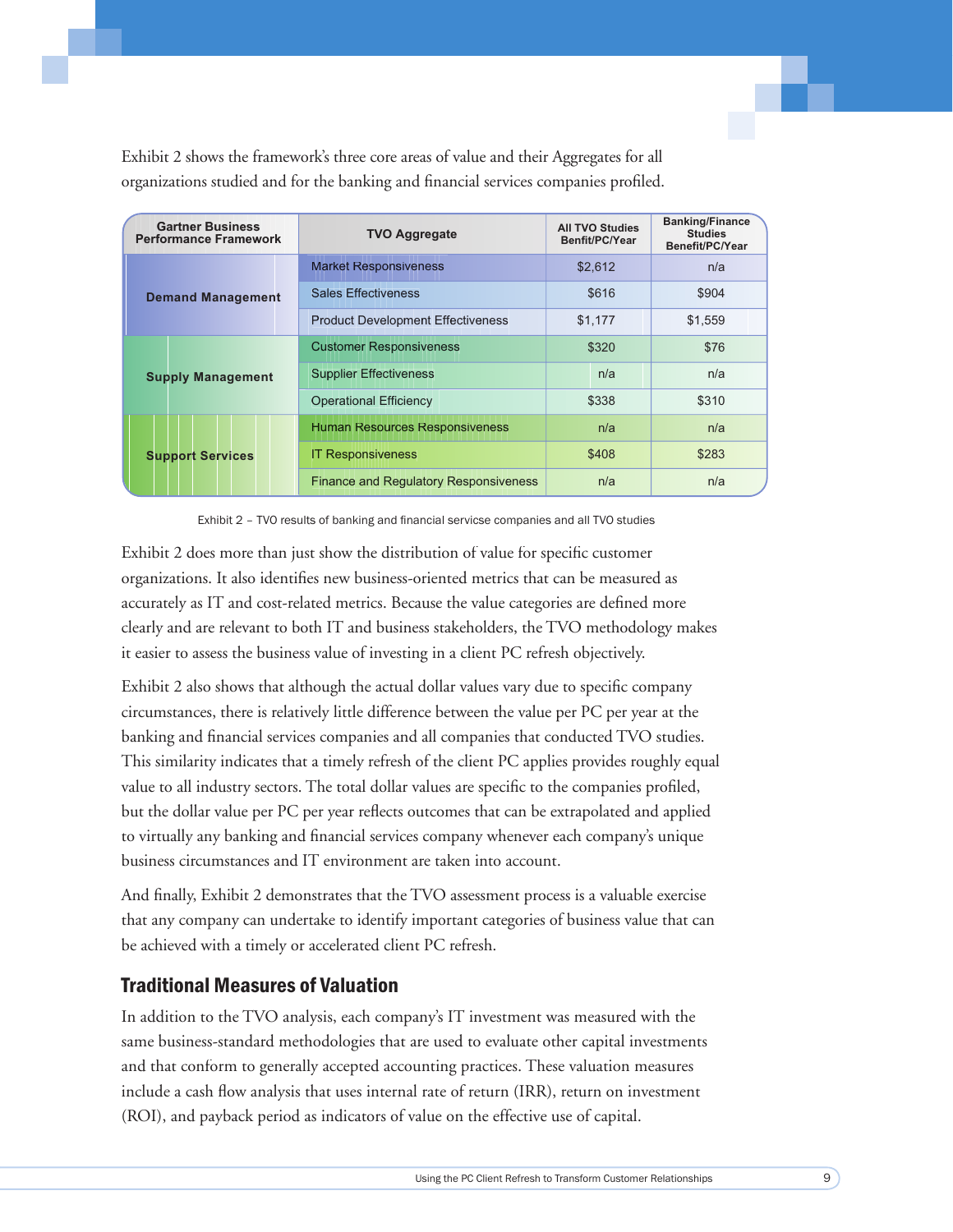Exhibit 3 compares the results projected for the banking and financial services companies with those of the TVO and business value studies conducted at all 23 organizations. Both the average and the range of values for each study group are presented.<sup>16, 17, 18</sup>

| <b>Traditional Valuation Measure</b> |                      | <b>All TVO/Business Value Studies</b> | <b>Banking/Finance Studies</b> |                              |  |
|--------------------------------------|----------------------|---------------------------------------|--------------------------------|------------------------------|--|
|                                      | <b>Average Value</b> | <b>Range of Values</b>                | <b>Average Value</b>           | <b>Range of Values</b>       |  |
| Internal rate of return              | 201%<br>26% to 930%  |                                       | 132%                           | 26% to 313%                  |  |
| Return on investment                 | 208%                 | 25% to 583%                           | 161%                           | 25% to 252%                  |  |
| Payback period                       | 16 months            | 12 to 23 months                       | 16 months                      | 12 to 21 months              |  |
| Discount rate                        | 10.8%                | 10% to 18%<br>12.85%                  |                                | 10% to 18%                   |  |
| Number of PCs per organization       | $30,000+$ seats      | 2,500 to<br>$120.000 + \text{seats}$  | 30,000+ seats                  | 7,000 to<br>$120,000+$ seats |  |

Exhibit 3 - Results of TVO and business value studies measured by traditional valuation methods.

For analytical and decision-making purposes, the differences between the banking and financial services companies and the larger study group are marginal.<sup>19</sup>

The key takeaway points include the relative consistency of results across different vertical sectors and the banking and financial services sector and the fact that all organizations are using their capital effectively to realize value. Some aspects of the financial value resulting from a timely refresh of the client PC might be more difficult to quantify than typical IT or cost savings. Nevertheless, business value is quantifiable, and any company can realize tangible value by transforming business processes that are common to all organizations as well as those that are unique to each company.

<sup>&</sup>lt;sup>16</sup> Two outliers of 3 percent and 27 percent are not included in the range for the discount rate of the 23 organizations because they represent unique environments and circumstances. One European financial institution had an unusually low (3 percent) weighted cost of capital. The weighted cost of capital for a South American manufacturing company was 27 percent due to an extraordinarily high rate of national inflation.

<sup>&</sup>lt;sup>17</sup> One outlier of 3 percent is not included in the discount rate range for banking and financial services companies.

<sup>&</sup>lt;sup>18</sup> Two additional companies were included in the total TVO studies calculations since the original Microsoft-Intel TVO report was published.

<sup>&</sup>lt;sup>9</sup> Any differences in IRR, ROI, or payback period between the banking and financial services companies and all companies at which business value studies were conducted are due principally to a slightly higher risk factor caused by a more conservative financial environment for the banking and financial services companies.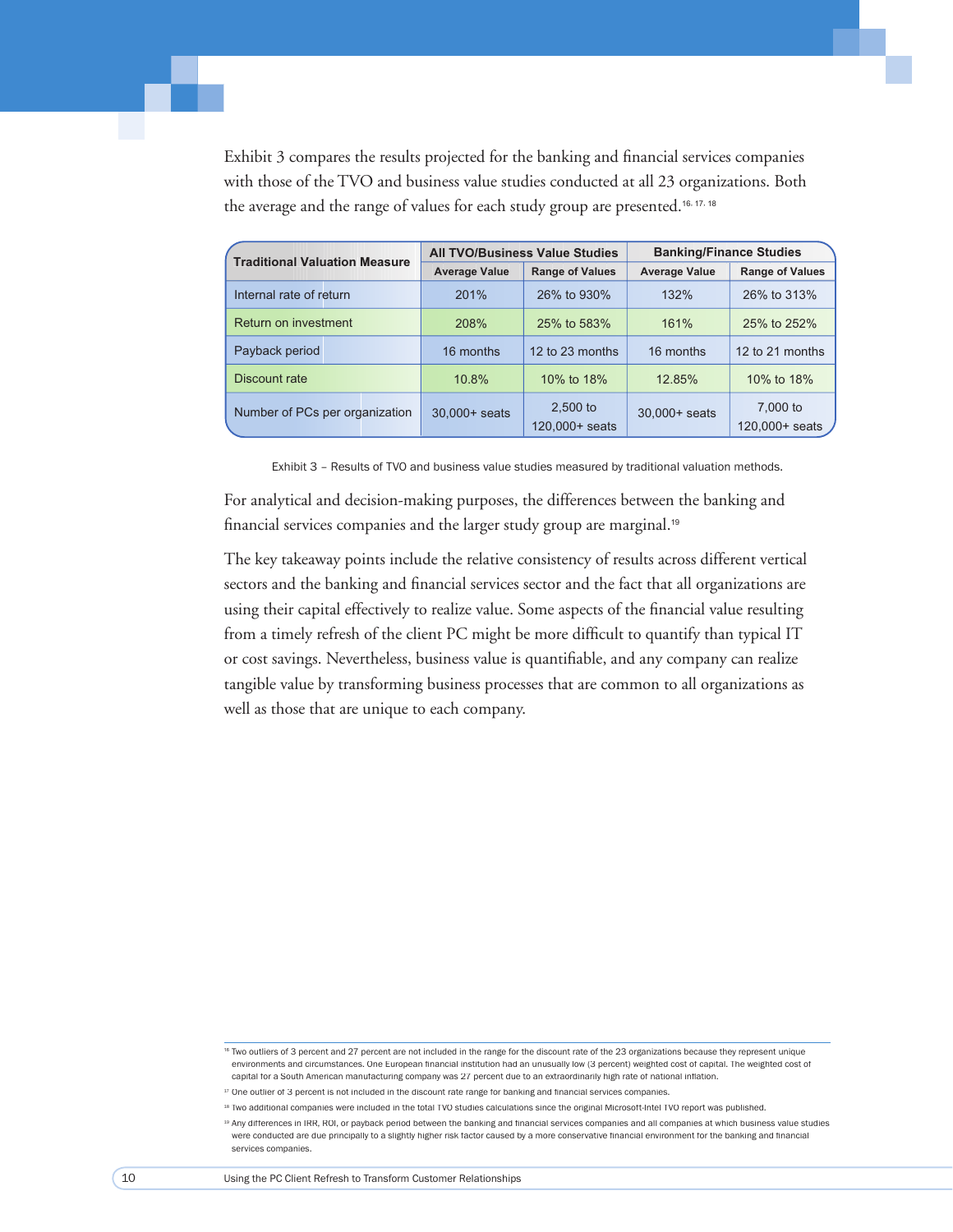### **Transforming Customer Relationships: Case Studies**

This section presents some of the quantitative results of the business value studies conducted at the banking and financial services companies profiled in this report. The summaries provided here describe the business situation and business value projected for four companies. Additional summaries can be found in Appendix C, "More Case Study Summaries." This section groups business value results by the three common goals discussed earlier in this report.

The results demonstrate that deploying a desktop or notebook PC solution based on Windows XP Professional and Microsoft Office 2003 running on Intel Architecture-based hardware can contribute more than simple IT cost-based benefits. Timely adoption of these desktop technologies is equally important to ensuring tangible business value.

Financial benefits for these companies include increased customer satisfaction from new ways of interacting with customers, faster customer responsiveness, quicker access to customer information, and improved data integrity. Each summary, which looks at a business challenge from both the business and IT points of view, shows how using desktop and related Microsoft server technologies provide tangible financial value. Exhibit 4 highlights each of the case studies presented.

| <b>Business</b><br>Goal                               | Company                                                                                                             | <b>TVO Category or</b><br><b>Critical Success</b><br>Factor        |                                                                                         | <b>Technology</b><br>Enabler |                                                                 | Improvement                                                                                 | <b>Projected Value</b>                                                                                                                                 |
|-------------------------------------------------------|---------------------------------------------------------------------------------------------------------------------|--------------------------------------------------------------------|-----------------------------------------------------------------------------------------|------------------------------|-----------------------------------------------------------------|---------------------------------------------------------------------------------------------|--------------------------------------------------------------------------------------------------------------------------------------------------------|
| Become more<br>Bank #4<br>customer centric<br>Bank #2 |                                                                                                                     | <b>IT Responsiveness</b><br>and Support - System<br>Performance    | ▬                                                                                       |                              | П                                                               | Cross-selling and up-<br>selling enabled by<br>improved collaboration<br>and communications | \$1,304 per desktop per year                                                                                                                           |
|                                                       |                                                                                                                     |                                                                    |                                                                                         |                              |                                                                 |                                                                                             | Improved desktop stability due<br>to increased manageability,<br>availability, and reliability                                                         |
|                                                       |                                                                                                                     |                                                                    |                                                                                         |                              |                                                                 |                                                                                             | Increased user efficiency and<br>productivity due to better data<br>sharing and collaboration,<br>better usability, and better<br>hardware performance |
|                                                       |                                                                                                                     |                                                                    |                                                                                         |                              | Reduced operational<br>expenses due to fewer<br>help desk calls |                                                                                             |                                                                                                                                                        |
|                                                       |                                                                                                                     |                                                                    |                                                                                         |                              |                                                                 |                                                                                             | 148% IRR, 25% ROI, and<br>13-month payback period                                                                                                      |
|                                                       | Demand<br>Management:<br><b>Product Development</b><br>to Market Index<br>Index<br><b>IT Support</b><br>Performance | ▬                                                                  | П<br>$\Box$<br><b>Windows Server</b><br>2003<br>Office SharePoint<br>Portal Server 2003 |                              | Reduced time to market<br>for market reports.                   | 210% ROI and 17-month<br>payback period                                                     |                                                                                                                                                        |
|                                                       |                                                                                                                     | <b>Effectiveness - Time</b>                                        |                                                                                         |                              |                                                                 | A 1% improvement in the<br>Time to Market Index metric<br>valued at \$1,559 per             |                                                                                                                                                        |
|                                                       |                                                                                                                     | Sales Effectiveness:<br>Sales Cycle Index<br>and Sales Opportunity | <b>BizTalk Server</b><br>2003<br>Host Integration<br>Server 2000                        |                              |                                                                 | desktop per year                                                                            |                                                                                                                                                        |
|                                                       |                                                                                                                     |                                                                    |                                                                                         |                              |                                                                 |                                                                                             |                                                                                                                                                        |

Office 2003

Windows XP Intel Pentium 4 Processor with HT Technology □ Intel Centrino Mobile Technology

Exhibit 4 - Overview of projected value for selected organizations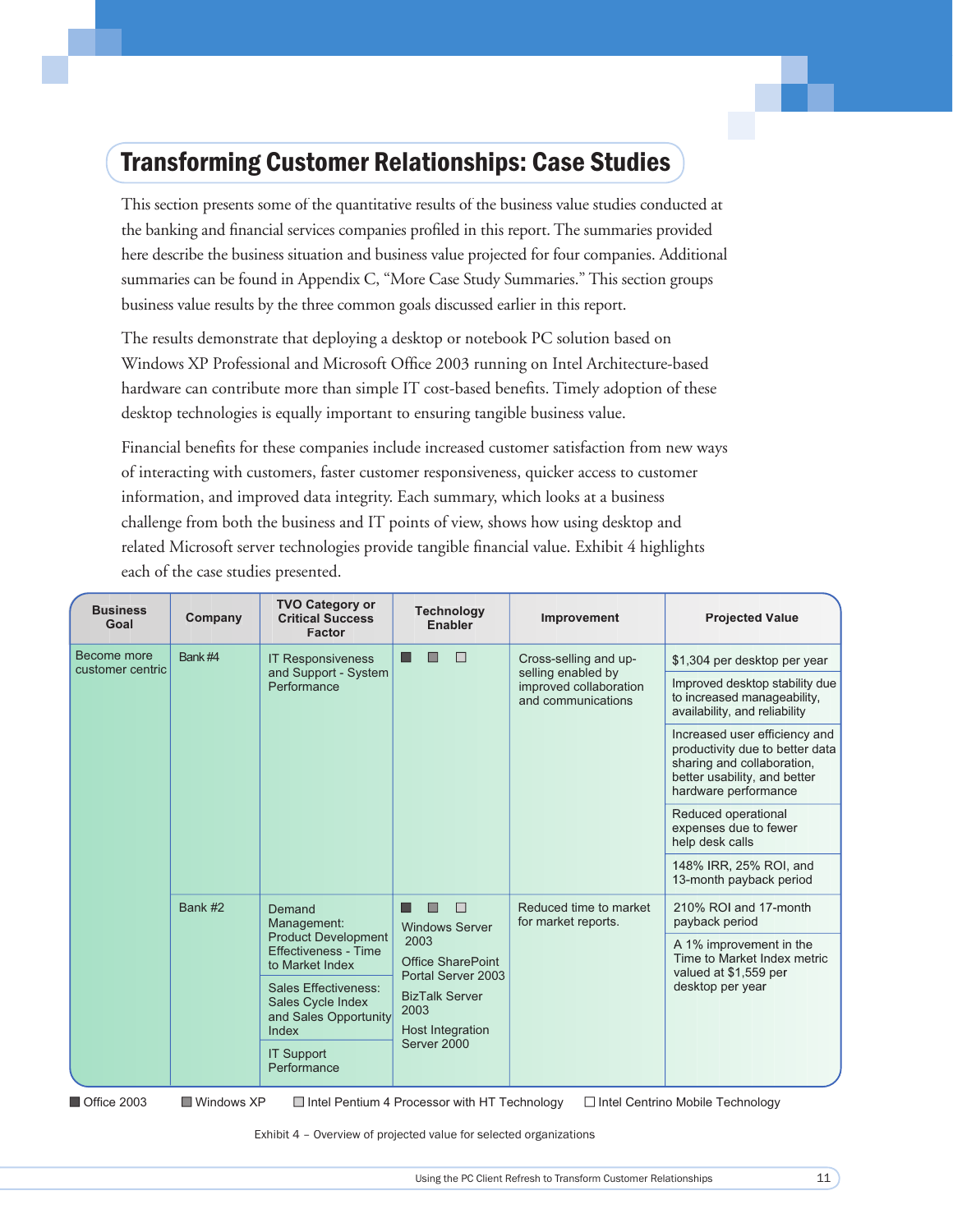

| <b>Business</b><br>Goal                                                                     | Company                                                                                       | <b>TVO Category or</b><br><b>Critical Success</b><br>Factor        | <b>Technology</b><br><b>Enabler</b>                                         | Improvement                                                                                                         | <b>Projected Value</b>                                                                                                                                                               |
|---------------------------------------------------------------------------------------------|-----------------------------------------------------------------------------------------------|--------------------------------------------------------------------|-----------------------------------------------------------------------------|---------------------------------------------------------------------------------------------------------------------|--------------------------------------------------------------------------------------------------------------------------------------------------------------------------------------|
| <b>Transform</b><br>transactional<br>relationships<br>into<br>consultative<br>relationships | Bank #1                                                                                       | Demand<br>Management:<br><b>Product Development</b>                | $\Box$<br>■<br>■<br>InfoPath 2003                                           | Accelerated sales cycle<br>enabled by less data<br>analysis and more<br>efficient workflow                          | 25% IRR with 24-month<br>payback period.                                                                                                                                             |
|                                                                                             |                                                                                               | <b>Effectiveness</b>                                               | <b>Windows Server</b><br>2003                                               |                                                                                                                     | Total value of \$1,467 per<br>desktop per year.                                                                                                                                      |
|                                                                                             |                                                                                               | <b>Sales Effectiveness:</b><br><b>Sales Opportunity</b><br>Index   | <b>SharePoint Portal</b><br>Server 2003<br><b>BizTalk Server</b>            |                                                                                                                     | A 1% improvement in the Sales<br>Opportuntiy Index metric valued<br>at \$375 per desktop per year.                                                                                   |
|                                                                                             |                                                                                               | <b>Sales Effectiveness:</b><br>Sales Cycle Index                   | 2003<br><b>Host Integration</b><br>Server 2000                              |                                                                                                                     | A 0.5% improvement in Sales<br>Cycle Index metric valued at<br>\$710 per desktop per year.                                                                                           |
|                                                                                             |                                                                                               | <b>Loan Process Quality</b>                                        |                                                                             | Loan loss<br>provisioning reduced                                                                                   | \$382 per desktop per year.                                                                                                                                                          |
|                                                                                             | Bank #2                                                                                       | <b>Materials Quality</b>                                           | □<br>$\Box$<br>■<br>InfoPath 2003                                           | Improved process<br>flow for customer<br>information                                                                | \$174 per desktop per year.                                                                                                                                                          |
|                                                                                             | Bank #9                                                                                       | <b>Sales Effectiveness:</b><br>Sales Cycle Index                   | $\Box$<br>П<br>□<br>▖<br><b>Windows</b>                                     | Reduced cycle time to<br>process a financial<br>product for small                                                   | Overall 252% ROI with 14-<br>month payback period.                                                                                                                                   |
|                                                                                             |                                                                                               |                                                                    | <b>SharePoint</b><br><b>Services</b>                                        | business customers                                                                                                  | 0.2% improvement in the Sales<br>Cycle Index metric.                                                                                                                                 |
|                                                                                             |                                                                                               | <b>Sales Effectiveness:</b><br><b>Sales Opportunity</b><br>Index   | <b>BizTalk Server</b><br>2003<br>Host Integration                           | Improved cross-selling<br>opportunities within<br>the business process                                              | 0.2% improvement in the Sales<br>Opportunity Index metric.                                                                                                                           |
|                                                                                             |                                                                                               | Customer<br>Responsiveness:<br><b>Customer Care</b><br>Performance | Server 2000                                                                 | Increased customer<br>satisfaction due to<br>faster cycle time<br>of loan processing                                | 0.3% improvement in the<br><b>Customer Care Performance</b><br>metric.                                                                                                               |
| <b>Improve</b><br>control of data                                                           | Bank #6<br>П<br><b>IT Support</b><br>$\Box$<br>ш<br>Performance<br><b>IT Total Cost Index</b> |                                                                    | Lower help desk costs<br>due to improved<br>reliability and<br>availability | Support calls decreased by 25%.<br>\$64 per desktop per year.<br>83% IRR, 87% ROI, and 21-<br>month payback period. |                                                                                                                                                                                      |
|                                                                                             |                                                                                               |                                                                    |                                                                             | Lower overall IT costs<br>due to better<br>compatibility of line of<br>business applications                        | 98% application compatibility<br>with Windows XP will result in<br>lower IT costs and faster<br>application adoption by users.<br>Estimated savings of \$66 per<br>desktop per year. |
|                                                                                             | Bank #3                                                                                       | <b>IT Total Cost Index</b>                                         | $\Box$<br>П                                                                 | Reduced cost of Tier 1<br>and Tier 2 support                                                                        | \$108 per desktop per year.<br>107% IRR, 119% ROI, and 17-                                                                                                                           |
|                                                                                             |                                                                                               |                                                                    |                                                                             | Improved desktop<br>software distribution<br>capabilities                                                           | month payback period.                                                                                                                                                                |
|                                                                                             |                                                                                               |                                                                    |                                                                             | Lower help desk costs                                                                                               |                                                                                                                                                                                      |
|                                                                                             |                                                                                               | Service Performance                                                |                                                                             | Improved defense<br>against virus attacks                                                                           |                                                                                                                                                                                      |
|                                                                                             |                                                                                               | <b>Conversion Cost</b>                                             |                                                                             | Reduced office<br>accommodations costs                                                                              |                                                                                                                                                                                      |
|                                                                                             | Bank #5                                                                                       | <b>Conversion Cost</b>                                             | $\Box$<br>$\Box$<br>ш<br><b>Windows Server</b><br>2003                      | Standard desktop<br>helps improve IT<br>efficiency                                                                  | \$133 per desktop per year.<br>69% IRR, 119% ROI, and 16-<br>month payback period.                                                                                                   |

Office 2003

Windows XP

□ Intel Pentium 4 Processor with HT Technology □ Intel Centrino Mobile Technology

Exhibit 4 - Overview of projected value for selected organizations (continued)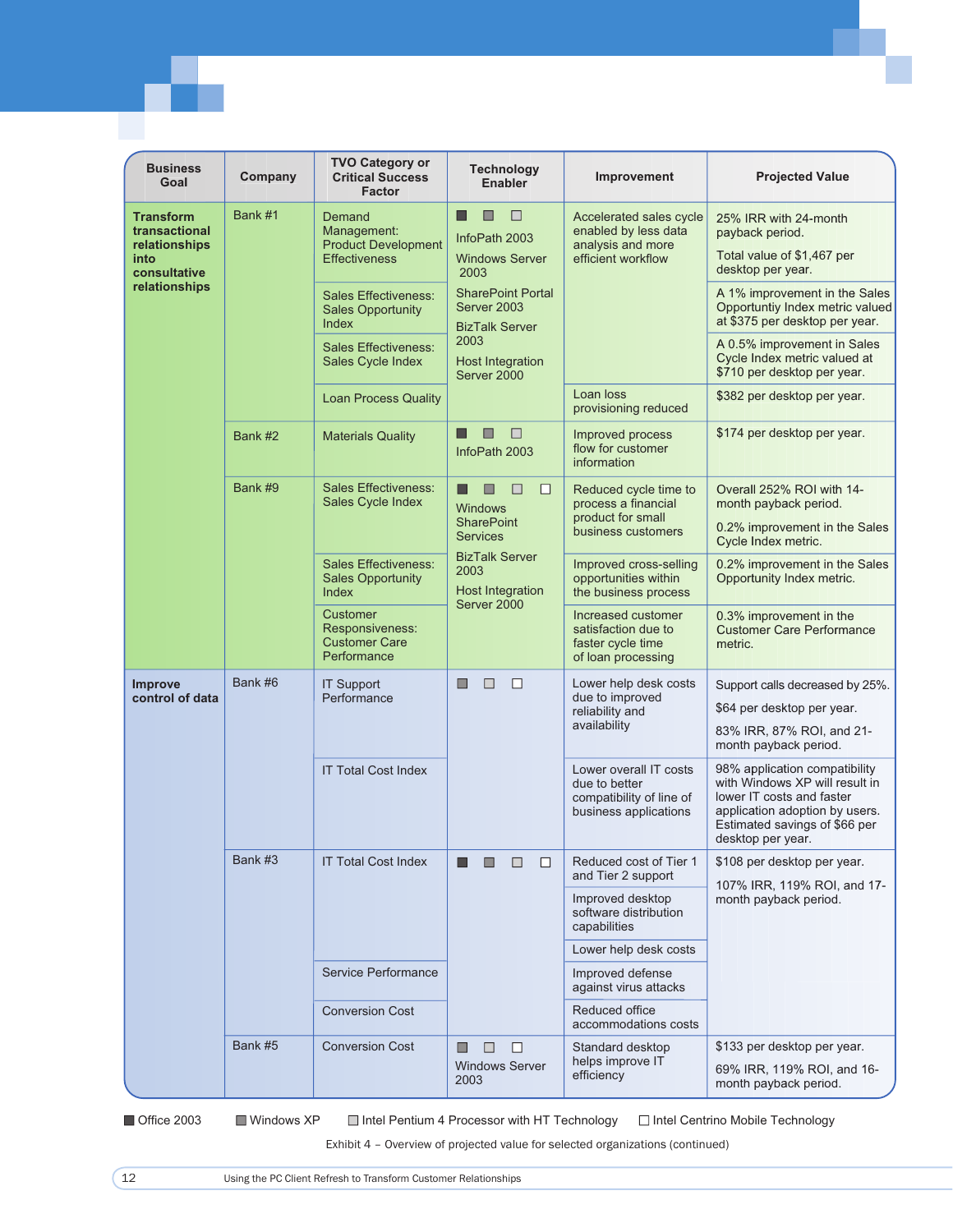Reference is made to the Gartner TVO nomenclature of Aggregates and Primes because many of the business value studies used the TVO methodology for analysis. For the definitions of the TVO Aggregate and Primes referenced in the preceding table, please see Appendix B, "Gartner Total Value of Opportunity Methodology." For more detailed information, see the white paper co-published by Microsoft and Intel, "Empowering Business on the Desktop: Using Gartner Total Value of Opportunity to Measure the Financial Value of Enterprise Client Refresh," or go to the TVO page of Gartner, Inc. at https://tvo.gartner.com/home/.<sup>5</sup>

#### Becoming More Customer Centric

Becoming more customer centric focuses on how client PC technologies empower customer service and sales representatives in retail branch or corporate locations to be more responsive to customer needs, in part by connecting to network and back-end resources.

#### Case Study: Banking and financial services company # 4 *Robust development platform enables creation of customer-focused applications and Web services.*

A leading Middle Eastern bank operated more than 10,000 desktops running IBM DOS® version 6.22 and a mix of other Microsoft client operating systems including Windows 95, Windows 98, and Windows NT® Workstation version 4.0. At 600 retail branch locations, approximately 7,000 desktop PCs used a specialized third-party banking application that was out of date. Approximately 3,000 PCs used by managers and corporate offices used the Microsoft Office 97 personal productivity suite of applications.

The legacy platform compromised desktop stability, availability, and manageability. This situation resulted in a high number of help desk support requests, which often took as much as 1 to 2 days per request to resolve. Often, the most expedient resolution was simply to provide a loaner PC and bring the problem PC into the service center. The IT staff also had multiple support issues caused by a high number of desktop images they had to support, time-consuming software rollout tasks, and patch management duties. As a consequence, help desk costs were higher than warranted and contributed to overall higher operating costs.

The bank needed a PC desktop that would provide improved desktop stability, improved user productivity, and lower operating expenses. Initially, the bank evaluated Windows 2000 Professional for its increased desktop stability. However, the analysis indicated that Windows XP Professional was a better choice because its improved availability, reliability, and manageability would help to lower IT operating expenses by further decreasing help desk service calls.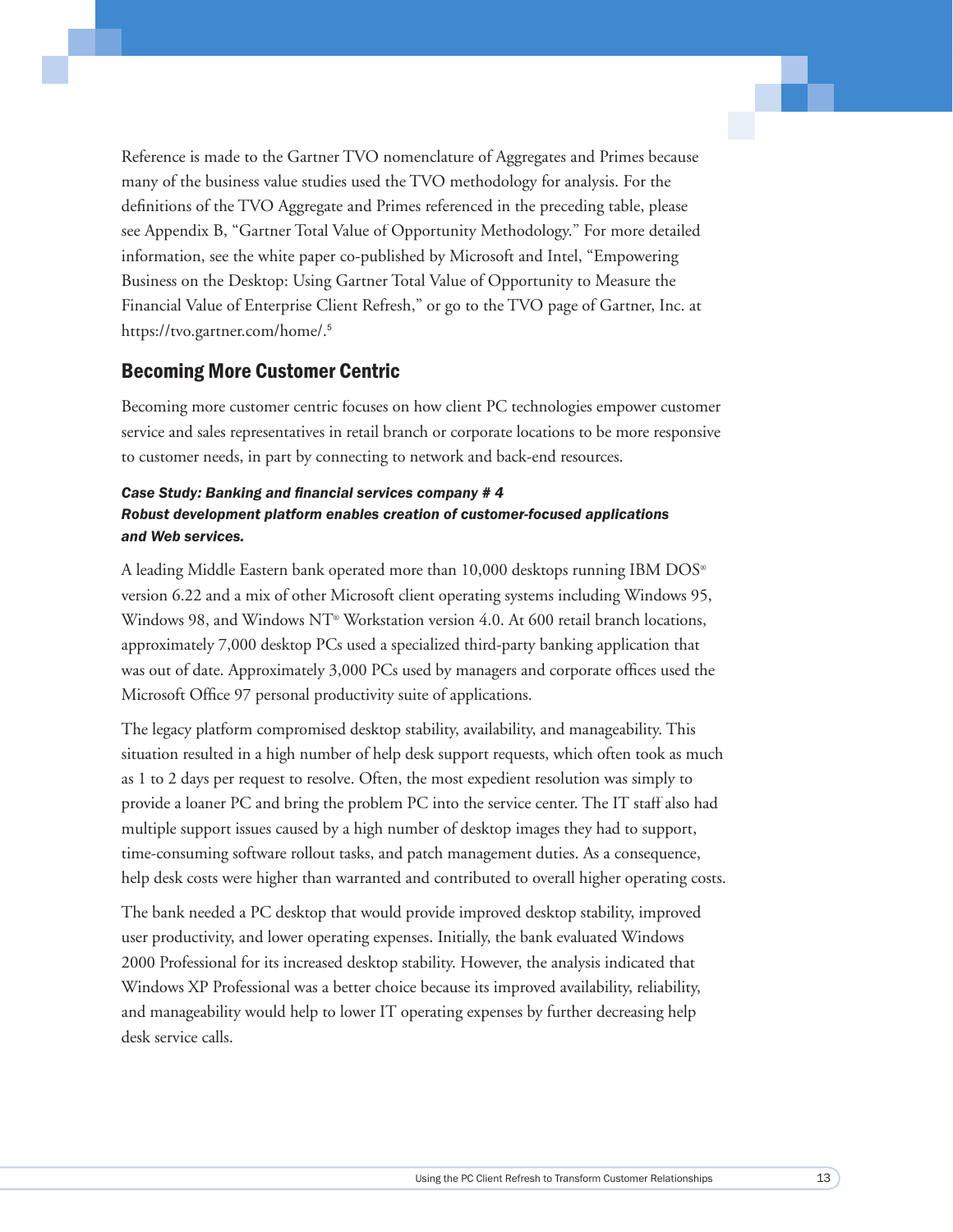During the initial evaluation, the bank also looked at deploying Office XP to improve personal productivity. However, the business analysis helped bank officials identify new value that could be derived by using new collaboration and communications capabilities in Office 2003 that are not available in Office XP.

Desktop PCs based on the Intel Pentium 4 Processor with HT Technology will provide greater hardware performance and enable both increased PC reliability and improved information worker productivity.

Most branch banking applications are specialized and unique to each bank. Through the native capabilities of the Microsoft .NET Framework, the use of Windows XP Professional would provide both a robust development environment and a stable PC platform on which to base specialized bank applications. The bank intends to take advantage of this capability by building .NET-powered Web services to help improve both the performance of retail branch employees and customer service.

These new information sharing capabilities and new specialized banking applications enable the bank to up-sell and cross-sell banking services throughout its branch banking environment, optimize its customer relationships, and decrease its cost per sale. Upgrading to an industry-standard desktop that supports Web services and other online applications will enable the bank to be more responsive to its customers. Web services will also provide an entirely new venue, in which bank customers can learn about new financial services, determine the status of their accounts, and interact with bank customer service representatives.

The business analysis projects a value of \$1,304 per desktop per year from improved IT efficiencies. The investment is projected to have a 148-percent IRR, a 25-percent ROI, and a 13-month payback period. The bank is currently in pre-deployment planning and anticipates deployment in 2004.

#### Transforming Transactional Relationships to Consultative Relationships

Transforming transactional relationships to consultative relationships focuses on combining desktop technologies, server-based applications, and new XML technologies to empower organizations to change various workflow processes and gain greater business efficiency. These results have a direct impact on the ability of the company to respond to customer needs more effectively.

The following case studies demonstrate how sales opportunities can be increased by the use of powerful desktop PC productivity programs and how integrating front-end and back-end systems can help improve the sales cycle and increase customer responsiveness.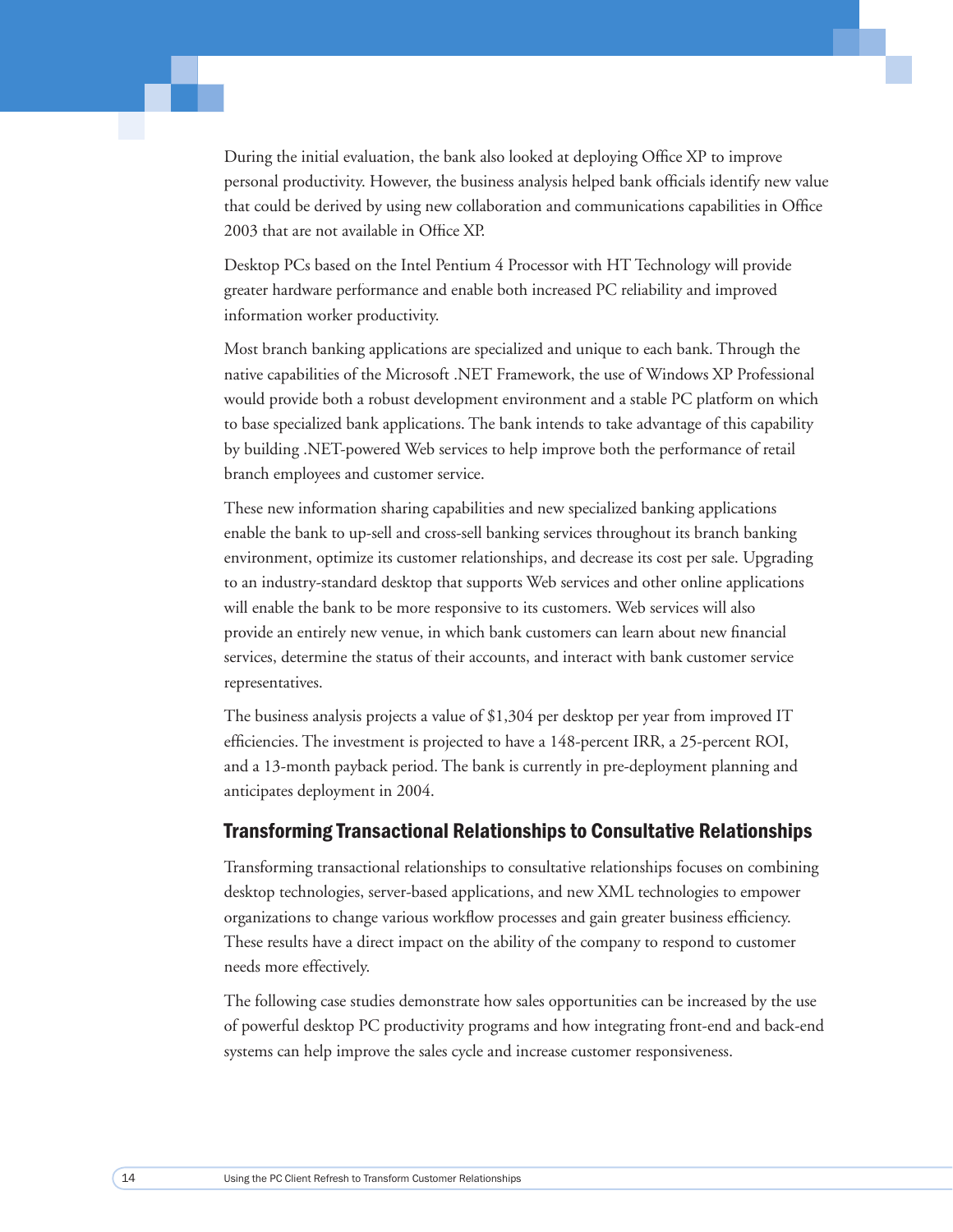#### Case Study: Banking and financial services company # 1 *Increase the number of loans processed by reducing sales cycle time.*

At a European bank that uses more than 120,000 PCs, information workers spend from 15 to 40 percent of their time doing pre-sales activities that use customer data as baseline inputs. Unfortunately, data is pulled from the main systems only once a month, and the information is not as up-to-date as the sales team needs it to be. This situation affected the team's ability to create effective and timely sales proposals, which resulted in a decline in customer satisfaction. Within this environment, the bank faced the following business challenges:

- Loan loss minimization and control
- Demographic changes and increased customer mobility
- Internal process efficiencies and reorganization
- **Maintaining customer satisfaction**

To meet these challenges, the bank needed to reduce its sales cycle and improve the success rate of its sales opportunity process. To meet these business needs, the bank evaluated a technology solution that included a new front-office platform, network standard, and a sales tool that used a new user interface and platform.

The bank, which used primarily non-Microsoft client PC operating system and productivity software, needed to replace its existing system with a more up-to-date, industry-standard desktop that would enable them to establish a bank-wide standard desktop and a set of standard templates for sales and data gathering. In its current environment, the bank staff shares loan process information by exchanging e-mail messages and Microsoft Excel spreadsheets without using a centralized or departmental repository of digitized data. Everything is stored centrally on paper. As a result, the loan process can take several weeks because customer data is not fully documented or communicated in digital form. Consequently, workers spend an estimated 60 percent of their time re-keying information into various systems.

The sales team expects that the use of standardized templates will enable them to improve access to data on the back end. This approach will help them in their decision-making process as they confer with customers and result in higher customer satisfaction and more sales. Implementing a common platform for collaboration will enable sales representatives to share customer information more easily, respond to customers more quickly, and use more up-to-date and relevant information.

The bank developed a two-phase solution. Phase I consists of deploying Windows XP Professional and Office 2003 operating on PCs running Intel Pentium 4 Processors with HT Technology and Microsoft Office InfoPath 2003. InfoPath 2003 is the new XML-based data-gathering and form-building program of the Microsoft Office System. This program can be used as a bank-wide standard for capturing customer information in digital form.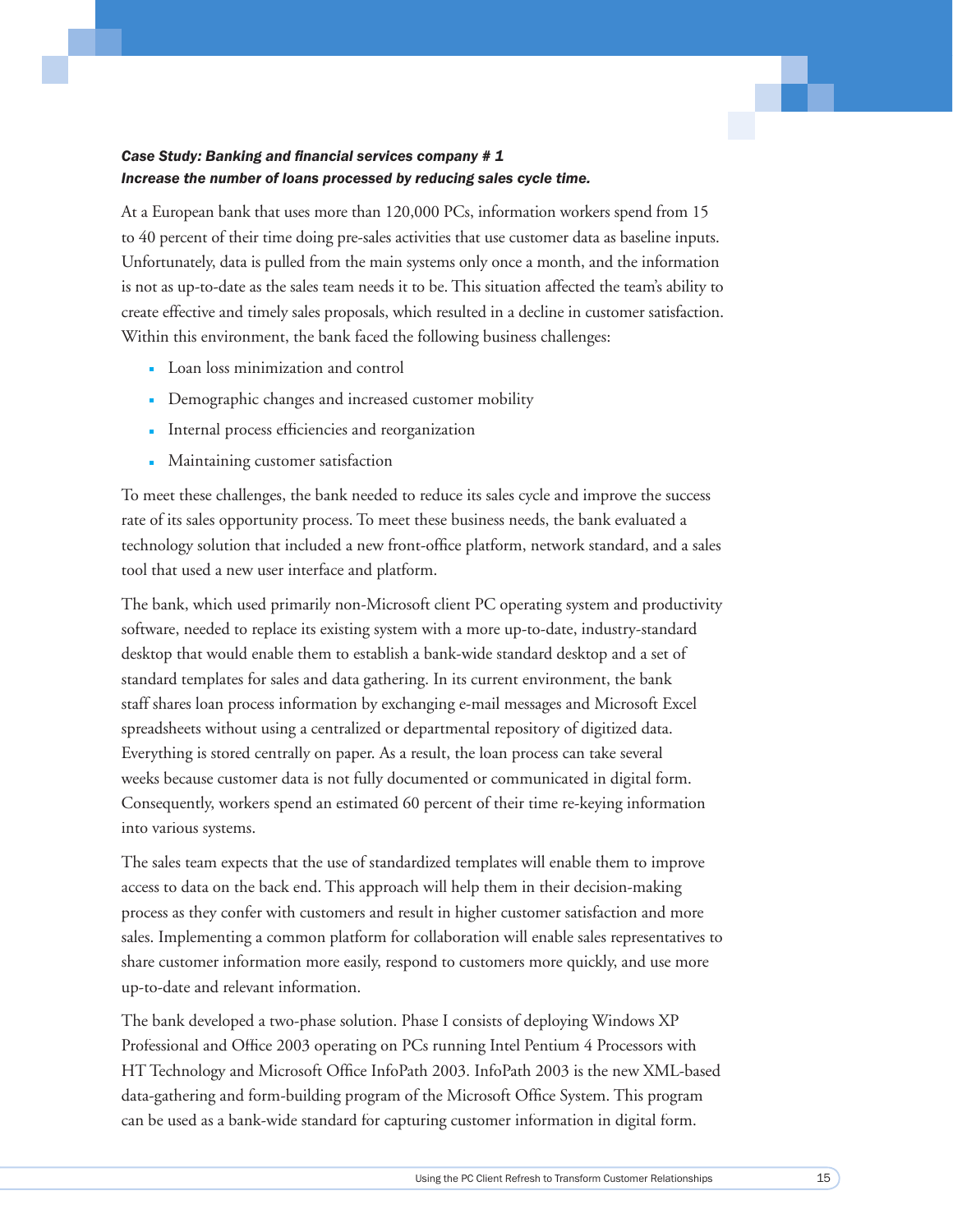XML-based InfoPath 2003 forms can integrate seamlessly with back-end databases that use XML tags. As a result, sales associates have much more customer information available to them for quicker and more informed decision making. The bank expects that using InfoPath 2003 will help to reduce sales cycle time and help sales representatives close more sales more quickly.

Phase II of the solution deploys Microsoft Office SharePoint Portal Server 2003 to provide more robust internal collaboration and cross-site access to information. Microsoft BizTalk Server 2003 and Microsoft Host Integration Server 2000 also provide improved access to information stored on legacy systems throughout the bank. This complete solution is expected to decrease the time used for customer information analysis by reducing the number of steps in the workflow process and by helping the staff respond more quickly to customers. The bank anticipates a decrease in its overall sales cycle time, improved customer satisfaction, and the opportunity to process more loans.

Based on the TVO analysis, the bank anticipates a 1-percent improvement in its Sales Opportunity Index Prime, which is valued at \$375 per desktop per year and a 0.5-percent improvement in its Sales Cycle Index valued at \$710 per desktop per year. This solution will also reduce the loan loss provision process (TVO Operational Efficiency Prime) by helping to improve customer satisfaction. The value of this improvement is projected at \$382 per desktop per year. The combined projected value of these improvements is \$1,467 per desktop per year. The bank expects a 25-percent IRR with a payback period of less than 24 months.

By using an industry-standard PC desktop and a standardized way of capturing customer information and sharing it with colleagues, bank sales representatives have an opportunity to transform customer relationship from a transaction focus that emphasizes volume to a consultative relationship that emphasizes improving customer satisfaction by responding to customer needs more effectively.

#### Case Study: Banking and financial services company # 9 *Increased collaboration helps reduce loan approval cycle time, increases revenue, and improves customer satisfaction.*

A TVO analysis was conducted at one business unit of a leading U.S.-based bank that operates more than 120,000 desktops in more than 20 states. The business unit, which made loans to small and medium-size businesses, was exceptionally effective at getting customers to apply for small business loans through the bank's retail branches.

However, the bank's due diligence process serves as a risk mitigation procedure designed to minimize loan loss. This loan review process required the attention of as many as 14 different individuals such as sales, auditing, and financial analysis professionals. Each individual had varying levels of access to customer information but only limited interaction with each other.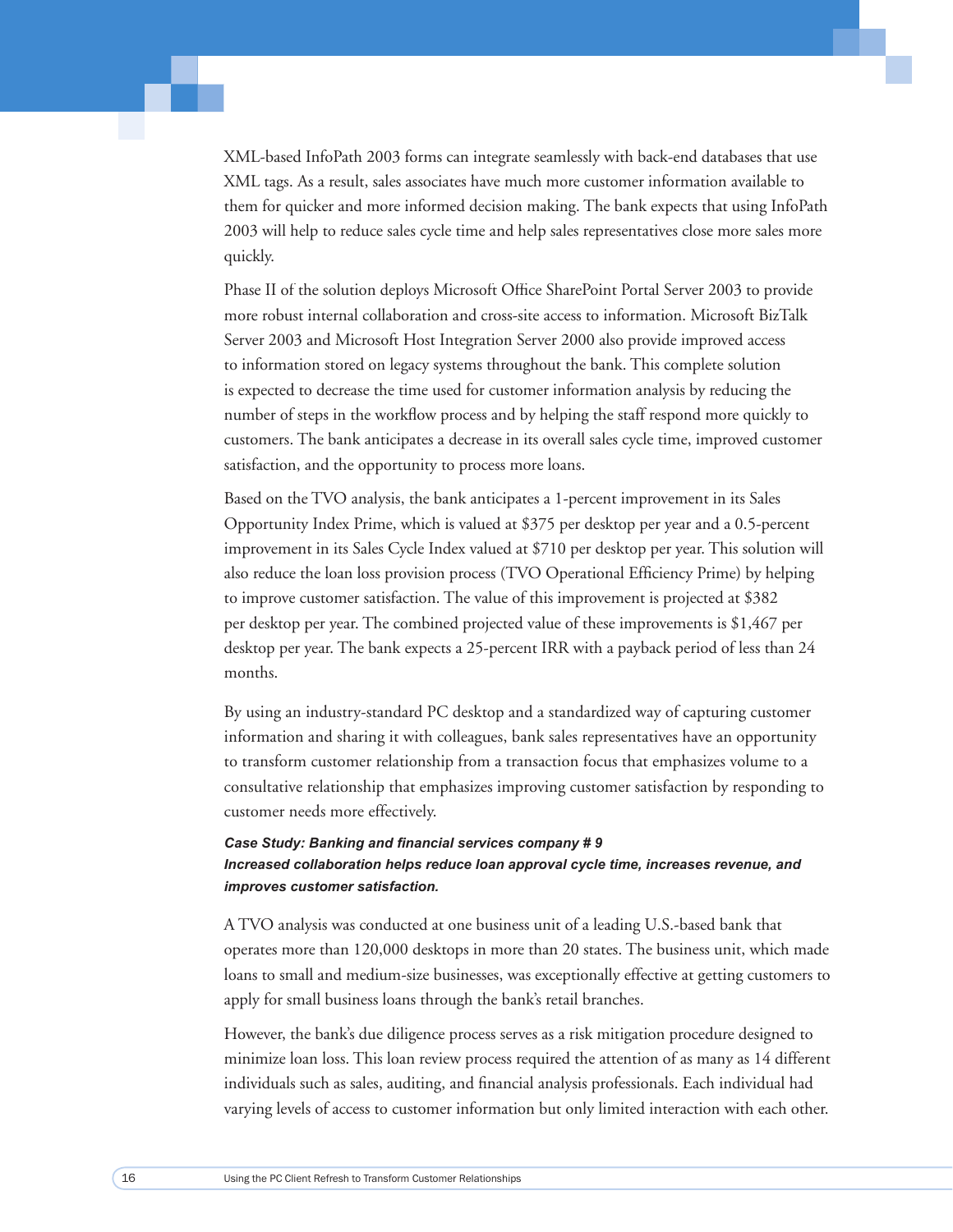As a result, the loan approval process could take as long as 6 to 8 weeks, compared to the average of 1 to 2 weeks for loan closure at competing local banks. Consequently, the closure rate for many of the loans was not as high as it could have been if the loan closure cycle time was shorter. Also, the bank, which had already invested considerable resources in loan analysis, was not meeting the performance goals it had set for itself.

The data gathering and customer responsiveness problems did not originate at the front end of the retail branches. Rather, the challenge was at the back end of the process–ensuring that all of the necessary customer information was made available in a timely manner and in a usable form to all of the various back-office individuals who were part of the analytical and decision-making process. The bank was sure that if everyone in the sales value chain could communicate with each other more effectively and share the necessary information more easily, they could reduce the overall loan approval cycle time, improve customer satisfaction, and increase the bank's loan portfolio of small- and medium-sized business customers.

The bank knew that improving back-office efficiency alone would solve only part of the problem. Therefore, they used the client PC refresh cycle to implement an integrated communications and collaboration system that connected branch and corporate offices and that provided a comparable level of process integration at its retail branches.

The bank is considering deployment of Office 2003 running on Windows XP Professional in both its retail branches and corporate locations, which analyze small business loans. Windows XP Professional is expected to help reduce help desk support costs and to increase productivity by providing a highly reliable and available desktop PC. The powerful analytical capabilities of Microsoft Office Excel 2003 will enable local bankers and sales representatives to conduct virtually any type of financial analysis necessary to process a loan application. Desktop PCs based on the Intel Pentium 4 Processor with HT Technology and notebook PCs based on Intel Centrino mobile technology are expected to help improve hardware performance and result in lower operating costs and greater productivity.

But most importantly, the bank has decided to upgrade from Windows NT Server version 4.0 to Windows Server 2003. This strategy will enable the bank to implement Windows SharePoint Services to provide Web-based collaborative workspaces that integrate seamlessly with Office 2003. As a result, everyone involved in the loan approval process can share information and interact in real time more quickly and easily. This part of the solution is an essential ingredient to improving the speed with which information is shared. This accelerated collaboration process is expected to result in faster decision-making, improved customer satisfaction, and more loans in the bank's small business loan portfolio.

By implementing Microsoft BizTalk Server 2003 to help integrate data within structured business processes, the bank is also making sure that the customer information currently siloed in its legacy databases will be more easily available to local users. The bank used Microsoft Host Integration Server 2000 to connect its mainframe computers so that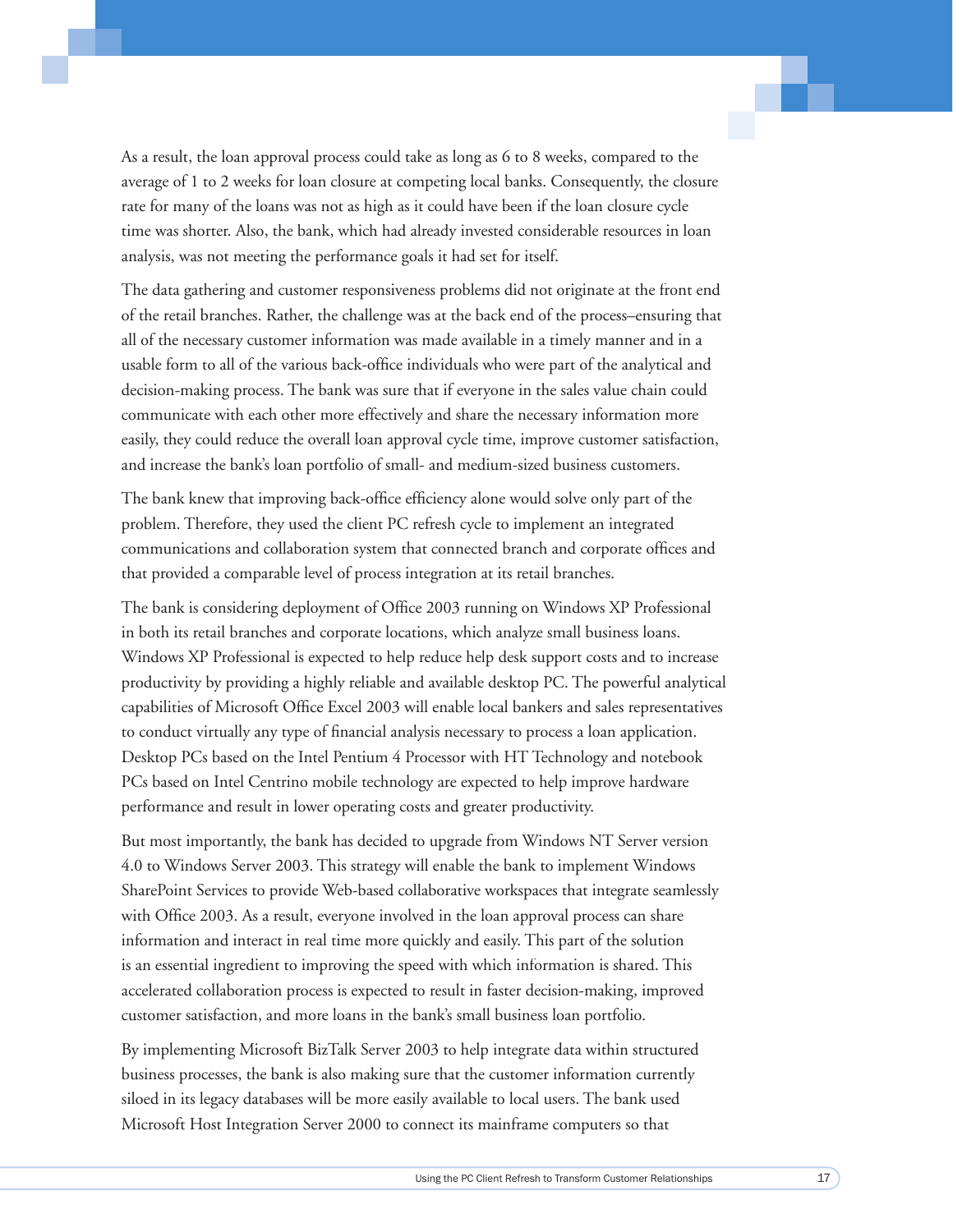customer information can be used as part of the loan analysis process. In this way, the bank optimizes its customer information.

Based on the TVO analysis, the bank expects a 0.2-percent improvement in its Sales Cycle Index Prime, a 0.2-percent improvement in its Sales Opportunity Index, and 0.3-percent improvement in Customer Care Performance. The bank anticipates a 252-percent ROI and a payback period of 14 months.

By using an industry-standard PC that runs server-based applications, the bank ensures that customer information is available to all loan-related personnel during the entire sales cycle. As a result, customer information is shared more effectively, which helps to reduce both personnel effort and cycle time. This approach enables the bank to close more loans more rapidly and leads to an increase in customer satisfaction.

#### Improved Control of Data

Improved control of data focuses on how the timely refresh of desktop technologies is a critical decision that affects line of business applications, data integrity, and the ability to develop new Web-based applications to better meet customer needs.

#### *Case Study: Banking and financial services company # 3* Secure and reliable remote access reduces office accommodation costs.

A European financial services group operates more than 22,000 desktops that run Windows 9x, Window NT Workstation version 4.0, and Office 97. The company was in the process of reorganization and needed to reduce overall operating expenses, including IT costs. Part of the reorganization required that workers spend less time at their office and more time working from remote locations. The group responded by increasing the number of home-based, remote, and mobile workers who do not have office space allocated but share hot desks or use wireless connections whenever they are on site. This approach would help improve operations efficiency by reducing office accommodation costs and decrease IT costs by reducing the level of outsourced IT services.

The key concern was how to implement this strategy as the company's desktop and notebook PCs approached the end of their life cycle. The PCs didn't provide easy and quick remote connectivity or wireless access and required more than average support due to lower levels of availability and reliability. The business value analysis estimated that the company would have to spend more than \$1.0 million in incremental costs if they decided to support Windows 9x and Windows NT after product support was discontinued.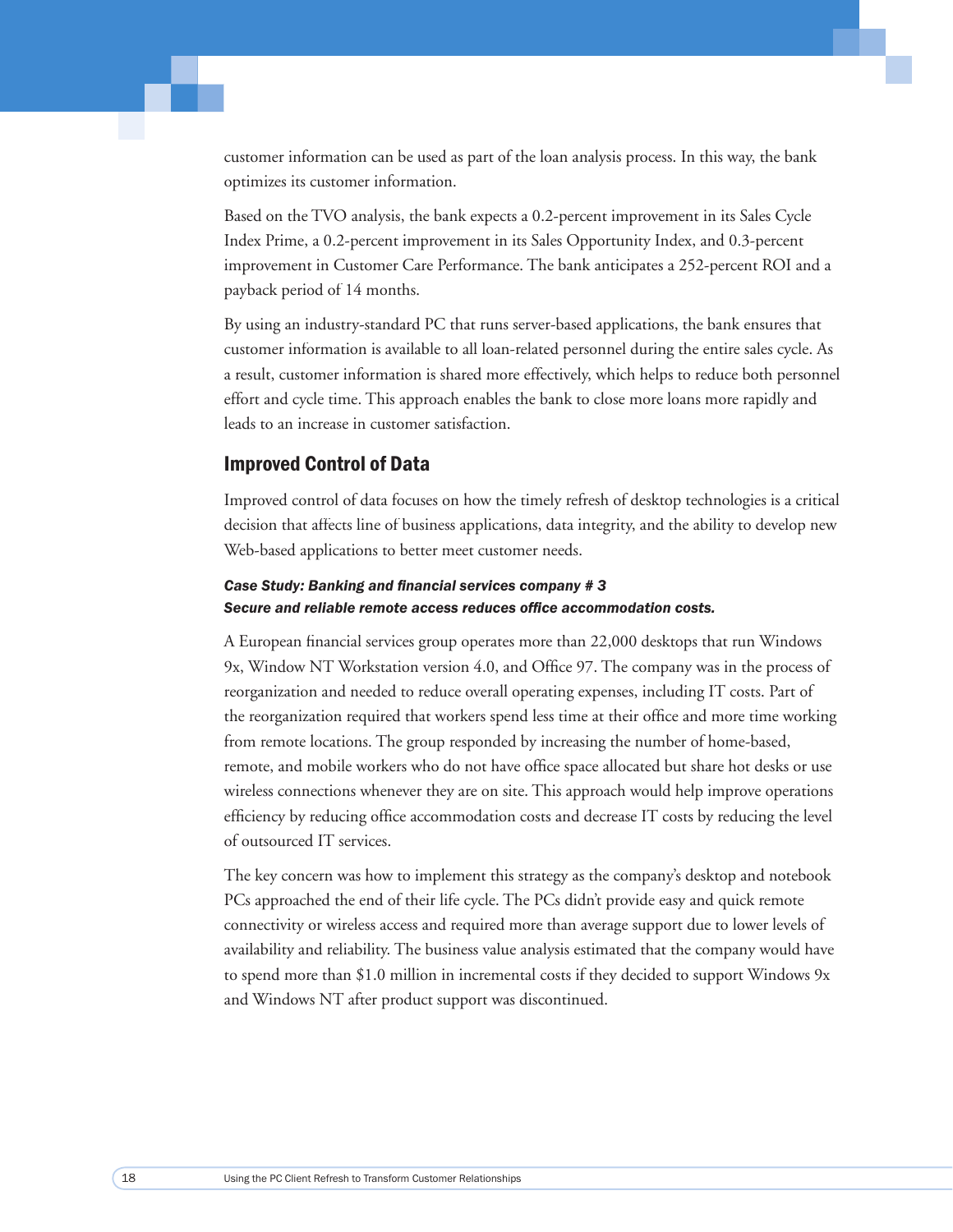The company responded by initiating a fixed refresh cycle for its desktop and notebook PCs, some of which would be replaced during the normal attrition cycle. The company also increased the number of IT professionals who could work from remote locations by deploying a PC desktop that was designed for remote computing.

Using Intel Centrino mobile technology-based notebook PCs and Windows XP Professional features that support secure and reliable remote computing and wireless local area network (WLAN) connections helped enable a shift towards remote, mobile, and wireless operations.

This company expects benefits projected at a value of \$108 per desktop per year. Benefits are anticipated from reduced office accommodation costs. Additional savings are projected from reduced cost of Tier 1 and Tier 2 service support, improved software distribution capabilities, and fewer help desk calls to resolve downtime from virus-related problems.

The business value analysis projected a 107-percent IRR, a 119-percent ROI, and payback period of only 17 months. The bank is presently engaged in the deployment planning process.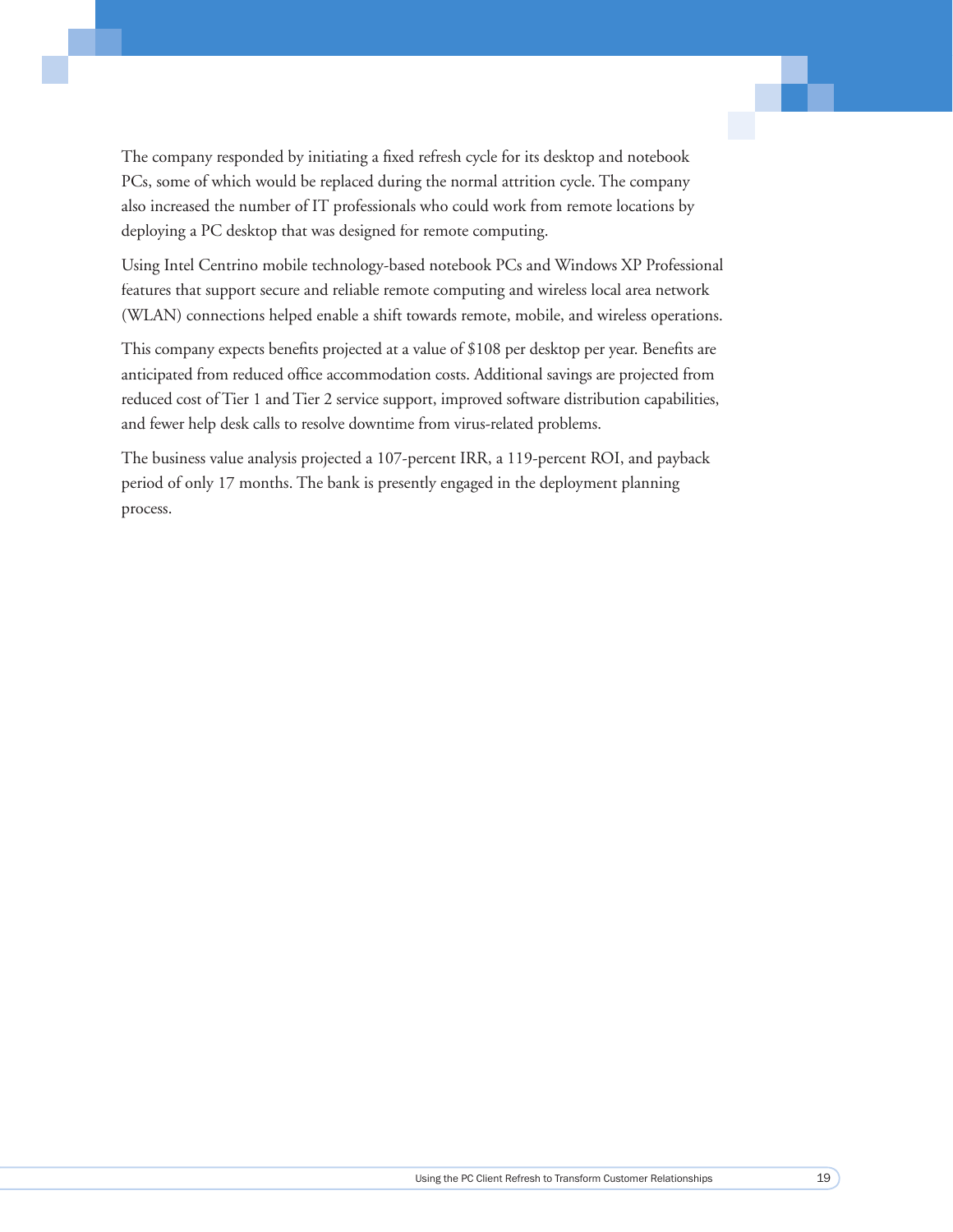### **Conclusions**

This report summarizes the experience of banking and financial service companies that evaluated a new client PC platform based on Windows XP Professional and Office 2003 running on Intel Pentium 4 Processor with HT Technology-based desktop PCs and Intel Centrino technology-based notebook PCs.

Virtually all of the companies profiled in this report cited business benefits as the primary reason to upgrade from their previous desktop operating systems and personal productivity applications. Their decision to upgrade to the new client platform was based on a set of established business metrics that demonstrated the measurable value of running their business-critical applications on client PCs. Changes to the client platform were justified by business metrics, not just the cost-based metrics traditionally used by IT professionals to make IT-related investment decisions.

The Gartner TVO methodology helped the profiled companies to correlate the solutions offered by Windows XP Professional and Office 2003 capabilities to tangible value to their respective businesses. By identifying where and when that value could be achieved more precisely, these companies were better able to plan their refresh cycle and deployments to optimize both their IT infrastructure and the return on their investment capital.

In these TVO studies, the profiled companies examined how client PCs that used Windows XP Professional and Office 2003 operating on Intel Architecture-based hardware could help them:

- Develop more customer-centric processes and practices.
- Establish consultative rather than transactional customer relationships.
- Control data more effectively.

Organization-specific solutions are expected to shorten the sales cycle for different products, increase customer satisfaction, and increase the companies' ability to develop new products more quickly.

For more detailed information about how other customers from different industries approached the same business challenges and arrived at similar conclusions, see the white paper co-published by Microsoft and Intel, "Empowering Business on the Desktop: Using Gartner Total Value of Opportunity to Measure the Financial Value of Enterprise Client Refresh."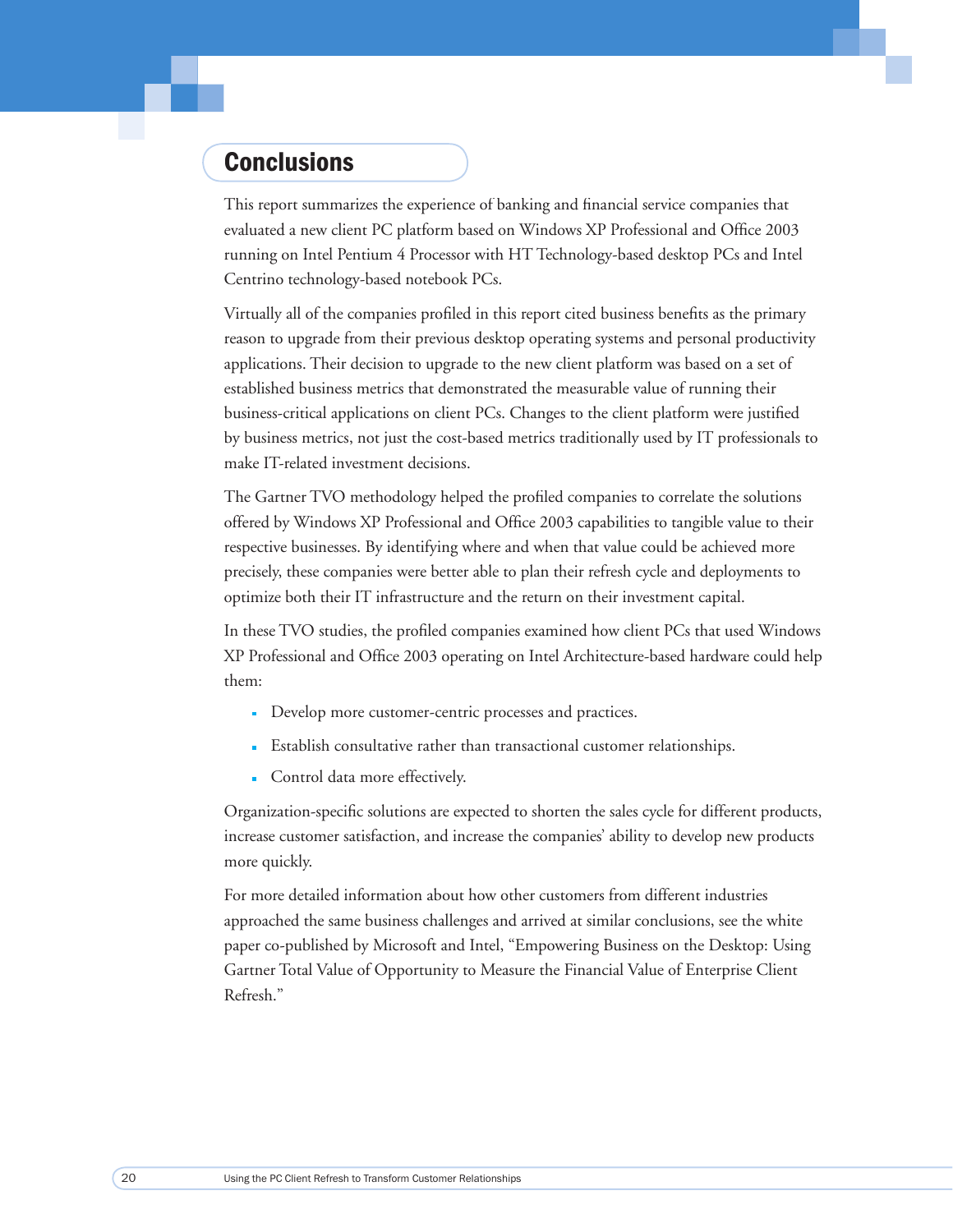## For More Information

For more information about the business value of a client desktop consisting of Windows XP Professional and Microsoft Office 2003 go to http://www.microsoft.com/resources/desktop/ businessvalue.asp.

For more information about Microsoft Office 2003 and the Microsoft Office System, go to http://www.microsoft.com/office.

For more information about Windows XP, go to http://www.microsoft.com/windowsxp/ default.asp.

For more information about the Intel Pentium 4 Processor with HT Technology and Intel Centrino mobile technology go to:

- http://www.intel.com.
- http://www.intel.com/ebusiness/upgrade.
- http://www.intel.com/business/bss/products/desktop/index.htm.
- http://www.intel.com/ebusiness/mobile.
- http://www.intel.com/business/bss/products/client/pcrefresh/unwire.htm.

For more information about the business value of the Microsoft Office System, see the white paper, "Process Goldmine: Microsoft Office System Integrated Solutions Delivers Business Value," at http://www.microsoft.com/office/business/value.mspx.

For more information about the business value of a timely refresh of enterprise client PCs, see the white paper co-published by Microsoft and Intel, "Empowering Business on the Desktop: Using Gartner Total Value of Opportunity to Measure the Financial Value of Enterprise Client Refresh." This document is available at http://www.microsoft.com/ resources/desktop/businessvalue.asp.

For details about the business value of Windows XP Professional, see the Microsoft white paper, "Higher Yields: The Financial Benefits of Windows XP Professional," which is available at http://www.microsoft.com/windowsxp/pro/evaluation/whyupgrade/bizval.

For information about the business value of Windows XP Tablet PC Edition, see the white paper, "Empowering Information Workers: The Financial Benefits of Windows XP Tablet PC Edition," at http://www.microsoft.com/windowsxp/tabletpc/evaluation/ financialvalue.asp.

For more information about business value at Microsoft, go to http://www.microsoft.com/value.

For information about Gartner Inc. and the Gartner TVO methodology, go to:

- http://www.gartner.com.
- https://tvo.gartner.com/home.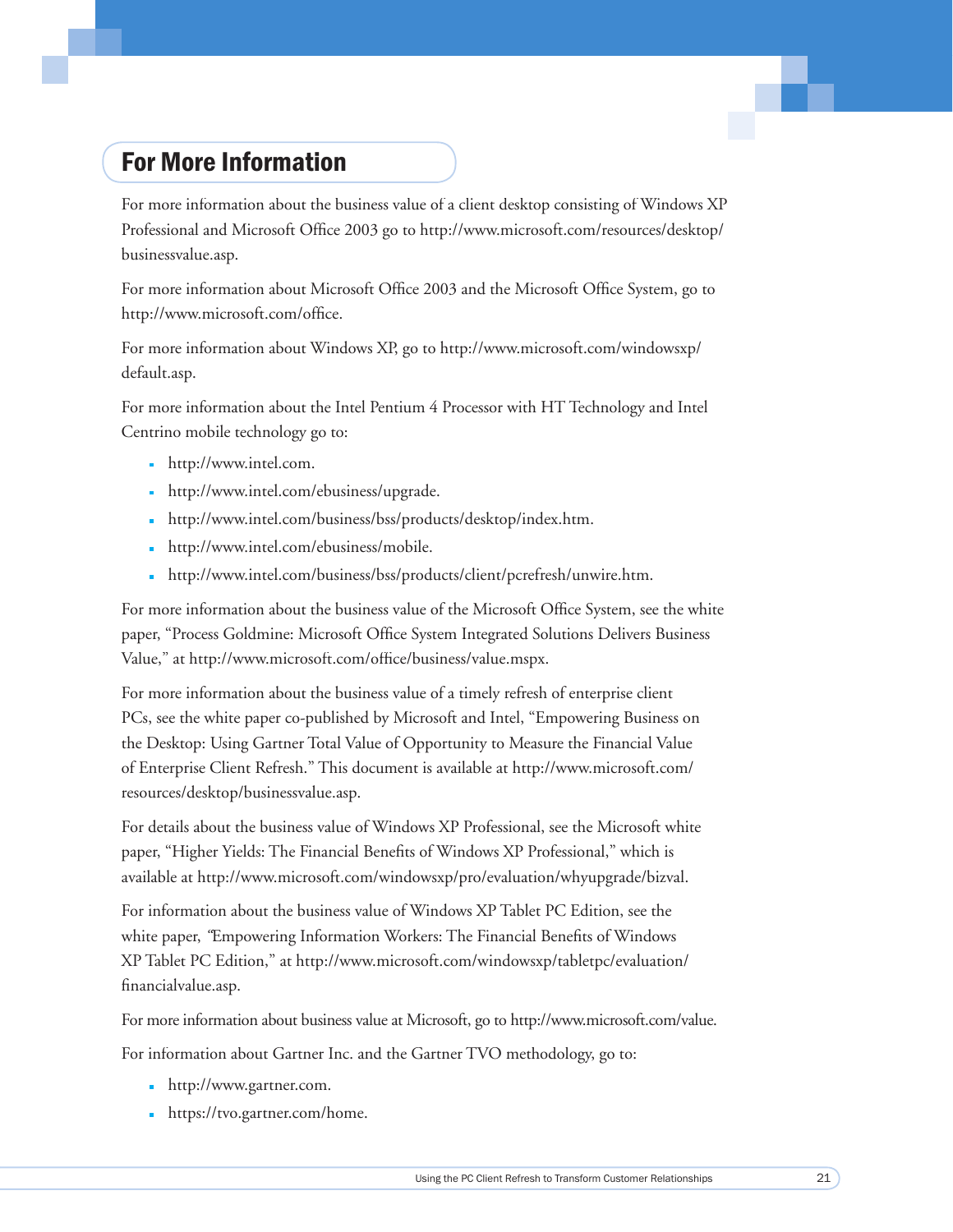### Appendix A: About This Report

The nine banking and financial services companies documented in this report were part of business value studies conducted during 2003 at 23 enterprise organizations. These organizations represent a range of sectors, including education, energy, transportation, government, manufacturing, retail, services, and telecommunications.

All profiled companies used either the Gartner TVO or the Microsoft REJ methodology to assess the financial value of investments in the client PC and related technologies such as server-based applications and Microsoft enterprise servers.

TVO is a valuation methodology developed by Gartner, Inc. to determine the overall business value expected from an IT-enabled business initiative. TVO takes up where traditional total cost of ownership (TCO) methodology leaves off. TVO includes IT costbased measurements and business-related measurements that are not part of TCO or other IT cost-based methodologies. The essential point of conducting TVO analyses of the desktop client refresh is to assess the value that can be realized in areas outside of IT costs. TVO results are reported with a specific set of parameters and with traditional valuation measures. For more information about the Gartner TVO methodology, go to Appendix B, "Gartner Total Value of Opportunity Methodology" or to https://tvo.gartner.com/home/.

REJ is an open architecture financial valuation methodology created by Microsoft to assess the financial benefit of implementing information technologies. It uses standard business valuation tools and generally accepted accounting practices to develop cash flows and return on investment scenarios that are specific to the technologies considered for deployment. For more information about REJ and Microsoft business value services, go to http:// www.microsoft.com/resources/desktop/businessvalue.asp.

To ensure consistent data gathering and analysis, all studies documented in this report conformed to either the Gartner TVO or the REJ methodology and tool set. Both methodologies provide a consistent framework for assessing the quantitative and qualitative business value that an organization derives from its IT investments.

The TVO and REJ methodologies provide results in a language common to business executives, enabling them to make more informed strategic and tactical decisions. Both methodologies also address the interests of financial executives by using a common financial language that uses internal rate of return, return on investment, payback period, and net present value as indicators of tangible financial value.

The nine retail banking and financial services companies profiled in this report use a total of more than 280,000 desktop PCs, which represent 39 percent of the more than 723,000 desktop and laptop PCs used by the 23 organizations engaged in the TVO and REJ studies.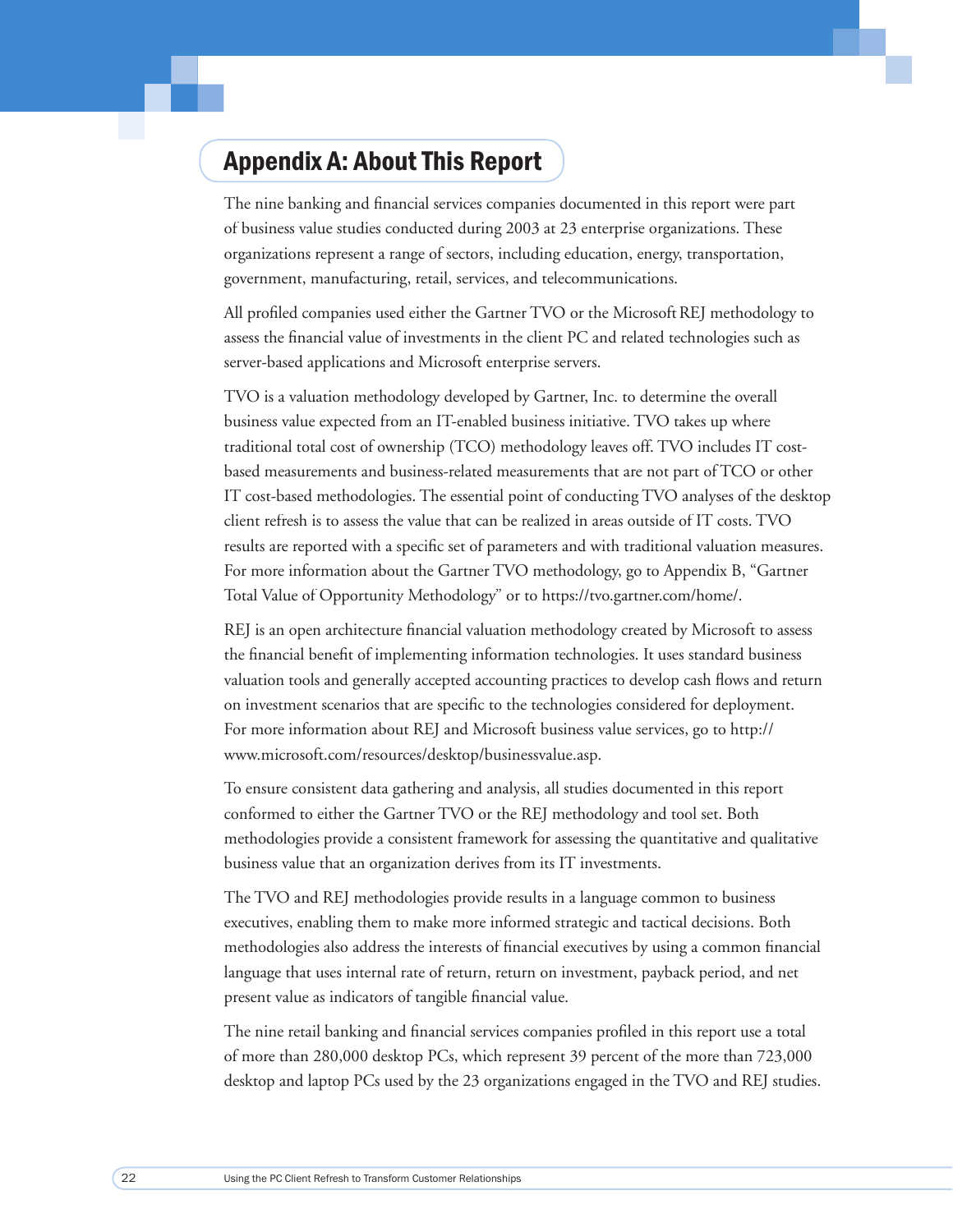Seven of the nine banking and financial companies conducted complete TVO analyses which were assessed by Gartner, Inc. The other companies chose to conduct either partial TVO analyses or REJ analyses that reflected their business priorities.<sup>3</sup>

The profiled companies have requested anonymity to protect the confidential nature of the business value information presented in this report. Other banking and financial services companies may extrapolate the results and apply them as appropriate to their own organization and circumstances.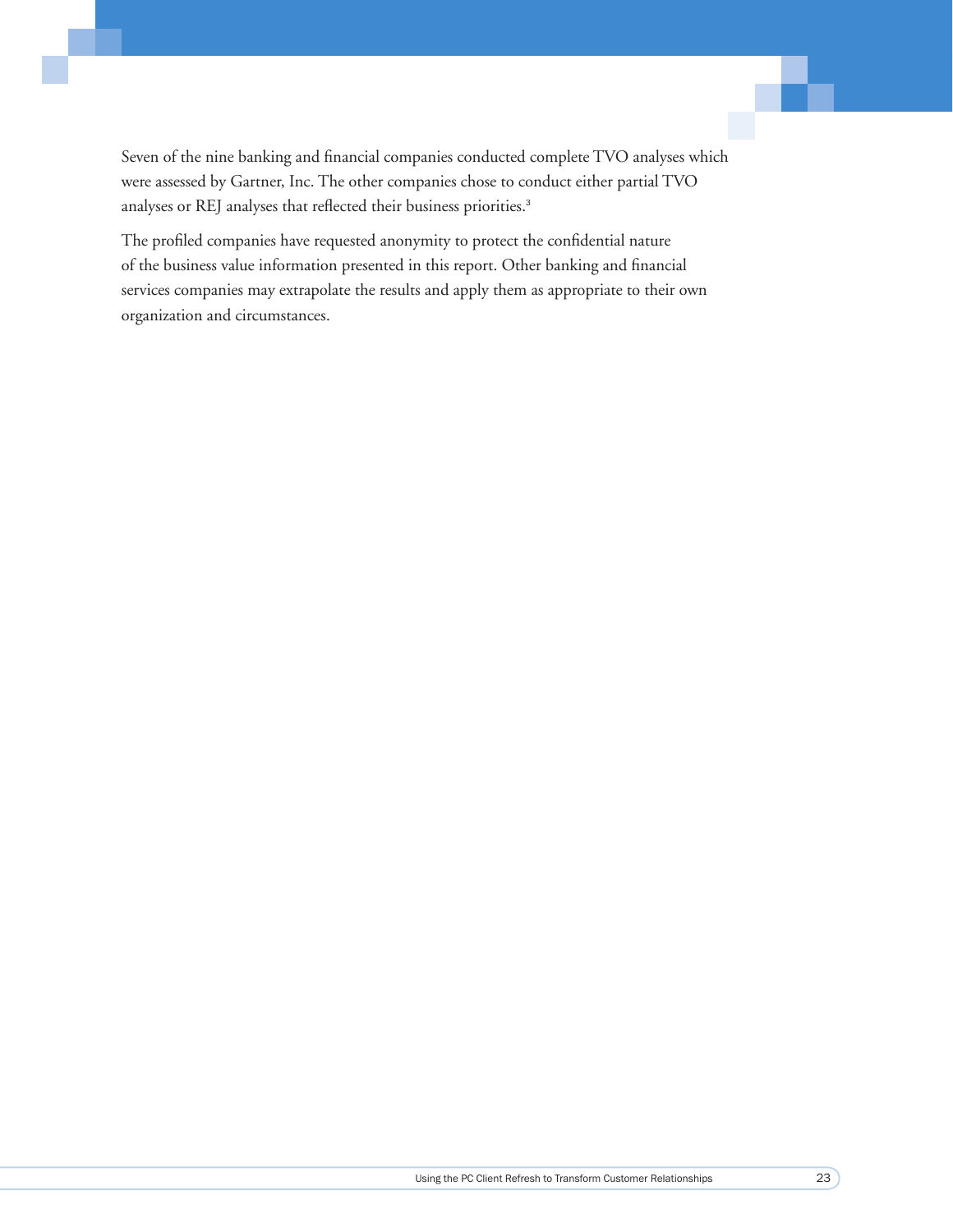### Appendix B: Gartner TVO Methodology

This appendix provides the executive summary of Gartner Strategic Analysis Report R-19- 1910, which was published on March 3, 2003.<sup>20</sup>

#### TVO Methodology: Valuing IT Investments via the Gartner Business Performance Framework

TVO is a standard metrics-based, methodology developed by Gartner Inc. TVO methods can be used to perform comprehensive investment analysis of an IT-enabled business initiative. TVO methods use the Gartner Business Performance Framework as a standard framework that measures the business performance impact of the initiative being modeled. This appendix describes the components of the TVO methodology.

TVO is a quantitative and qualitative value methodology that applies a standard set of thought-leading concepts and models to answer seven key value-related questions about a potential IT investment. These questions include:

- What is the initiative?
- How will we measure the business value?
- What does the technology do?
- How much benefit will we receive?
- How much will it cost through what period of time?
- How do we take future uncertainty into account?
- Is the enterprise positioned to exploit these capabilities?

For a complete value analysis (and, therefore, a business case analysis) of a potential IT investment, it is critical to ensure that each of these questions has been answered completely and in depth. This means that each question has been considered, and an accepted methodology has been applied to answer it. Accepted means agreed to by the stakeholders in the investment. At a minimum, this includes financial, business unit, and IS organization sponsors.

The standard TVO methodology includes best practices methodologies that Gartner has identified and applied to answer each of the seven value-related questions listed previously. These components of TVO help to provide a complete view of an IT-enabled business initiative, from the capability inherent in the solution that is based on a technology perspective to the ability of an organization to convert that capability into business value. The TVO components also build a trail of evidence that links the IT capabilities to the resulting projected financial model, which makes the business metrics and resulting business operations involved in unlocking that value.

<sup>&</sup>lt;sup>20</sup> For more information about the Gartner TVO methodology, go to https://tvo.gartner.com/home/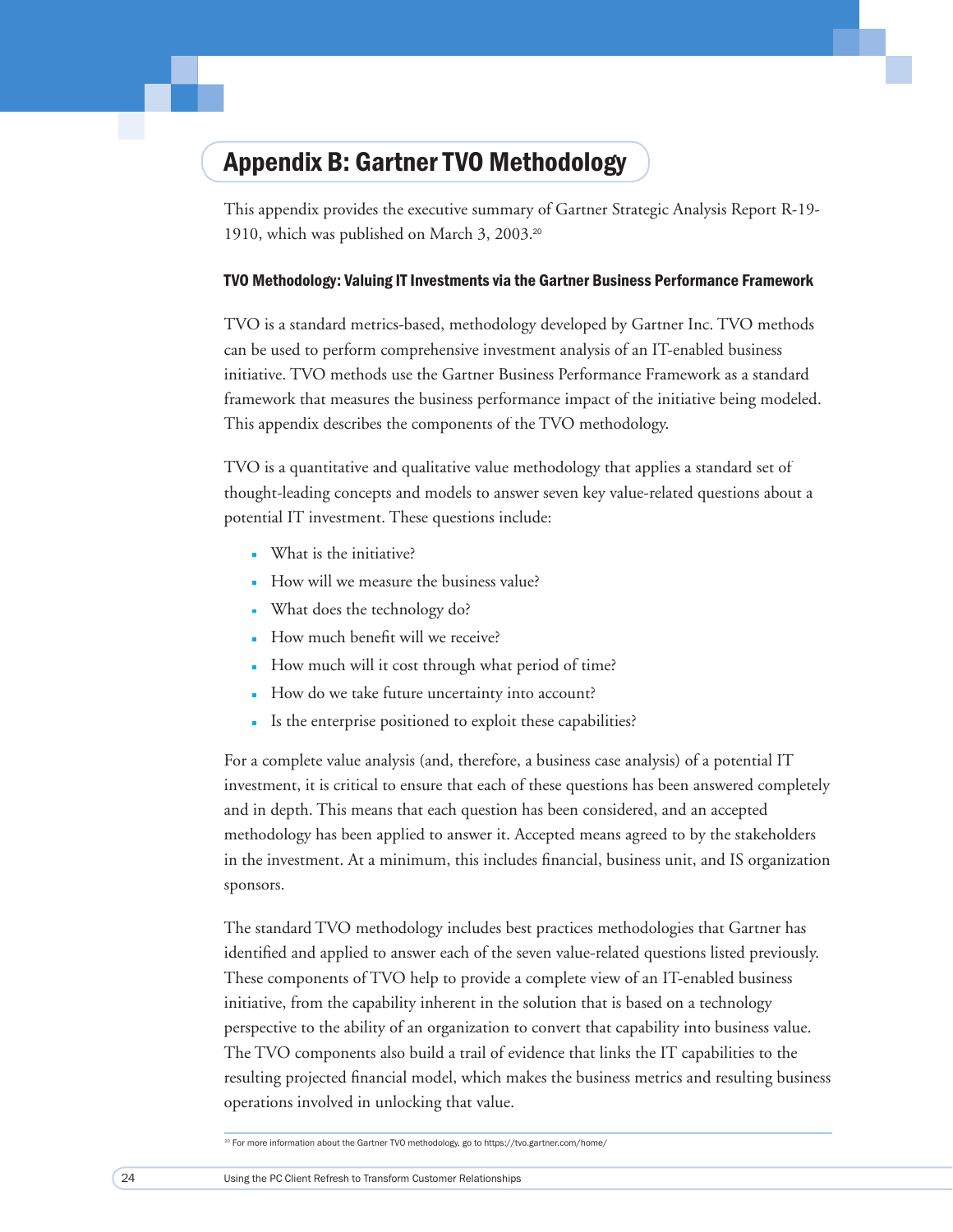### Appendix C: More Case Study Summaries

This appendix provides additional evidence of the benefits of a timely refresh of Microsoft and Intel-Architecture-based desktop technology. The case study summaries provided here reflect the three core goals described previously in this report.

#### Becoming More Customer Centric

Becoming more customer centric focuses on how desktop technologies empower customer service and sales representatives in retail branch or corporate locations to be more responsive to customer needs, in part by connecting to network and back-end resources.

#### Case Study: Banking and financial services company # 2 *Accelerated time to market for market reports increases sales opportunities.*

With more than 12,000 desktop PCs running Microsoft Office 97 on Microsoft Windows NT Workstation version 4.0 or Windows 9x, this European bank originally perceived little value in upgrading to a desktop consisting of Windows XP Professional and Office 2003. In essence, the company was willing to maintain its legacy platform for several more years to further optimize its investment.

The bank, however, knew that to maintain and improve customer satisfaction, it needed to increase the amount of face-to-face customer contact in its branch offices. The bank also faced regulatory and governmental changes that included the possible adoption of the European Union currency and the anticipated completion of a merger with another financial services company by the end of 2004. Within this business context, the IT group faced several core challenges, including:

- Adopting a new sales tool with a new user interface and platform.
- Continuing to improve the "customer view."
- Adopting new versions of the bank's standard PC client hardware and software.
- Changing business applications needed to address new business challenges.
- Reviewing other business applications that can further help to reduce costs.

The TVO analysis showed that the bank would save money by maintaining its legacy desktop. However, the bank would also be effectively blocked from achieving new communication and data access flexibility necessary to meet new business challenges and take advantage of new tools to help improve customer satisfaction.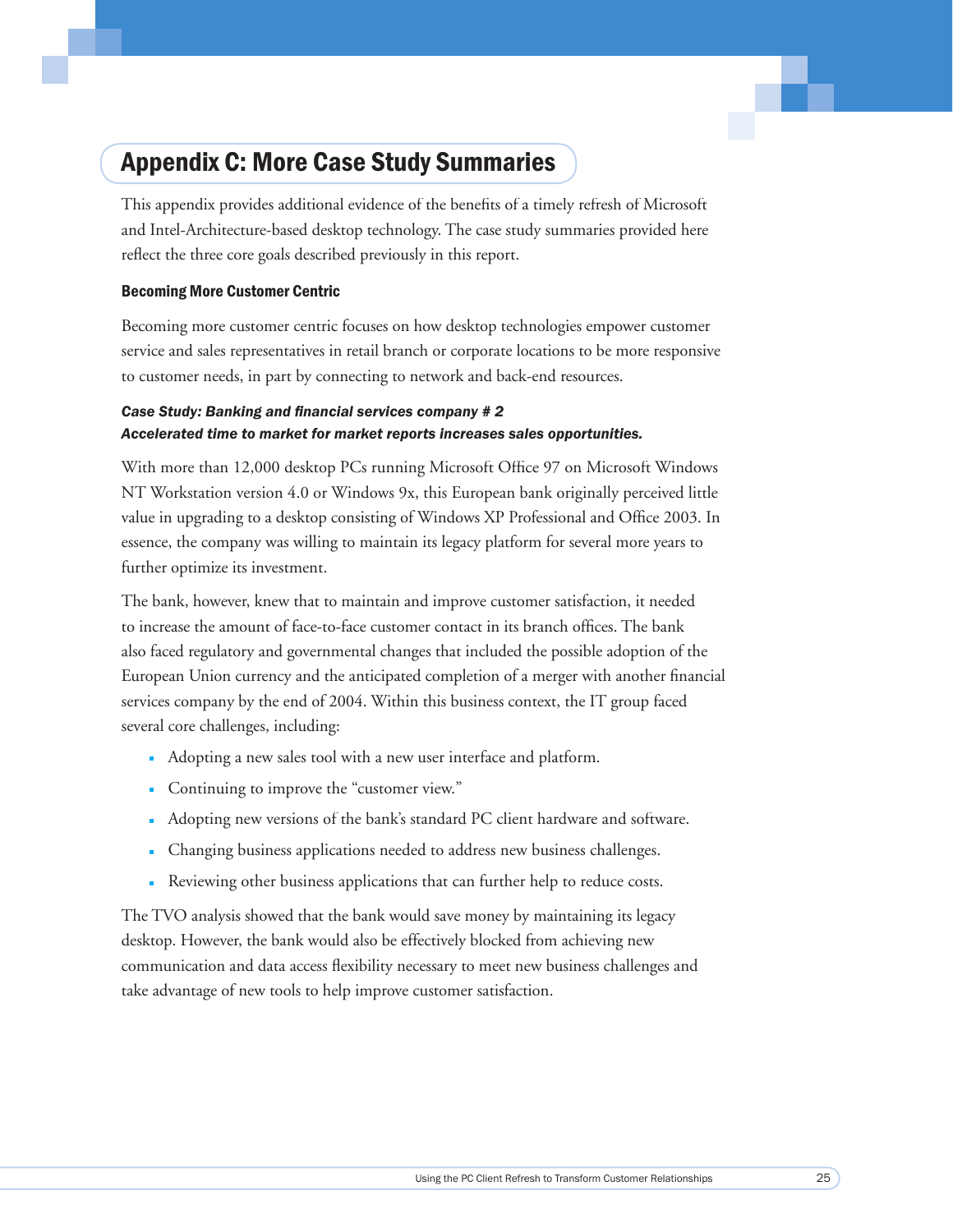Based on the TVO analysis, the bank decided to evaluate a solution based on:

- An Intel Architecture-based PC desktop using Windows XP Professional and Office 2003.
- A collaboration solution using SharePoint Portal Server 2003.
- Better integration with legacy databases achieved by using Microsoft BizTalk Server 2003 and Microsoft Host Integration Server 2000.

As a result of the TVO analysis, the bank's IT group was able to reconsider the value of a more timely refresh of its desktop PC operating system and productivity applications. By upgrading their client PC environment, the group was more aligned with the bank's business goals and able to move forward more effectively.

The company expects that this IT investment will provide a centralized location from which to examine data and customer information and improve collaborative capabilities of its information workers. This approach is expected to reduce the time to market for highly time-sensitive capital market reports, reduce sales cycle time, and improve the success rate of the sales opportunity process. A centralized document repository based on a bank-wide collaboration platform will enable all sales representatives to gain quicker access to more customer information.

Sales representatives will have easier and quicker access to information stored in various backend databases that they can use for more informed insight into their customers. The solution will also provide the opportunity to respond more quickly to customer needs by issuing their market reports in a more timely manner. All of this adds up to more focus on customers and meeting their unique needs.

The TVO analysis indicates that the company can anticipate a 1-percent improvement in the Time to Market Index Prime valued at \$1,559 per desktop per year. The bank anticipates a 210-percent ROI and 17-month payback on its investment.

#### Transforming Transactional Relationships to Consultative Relationships

Transforming transactional relationships to consultative relationships focuses on how using desktop technologies with server and new XML technologies empower organizations to change various workflow processes and gain greater business efficiency that directly affect the ability of the company to respond to customer needs more effectively.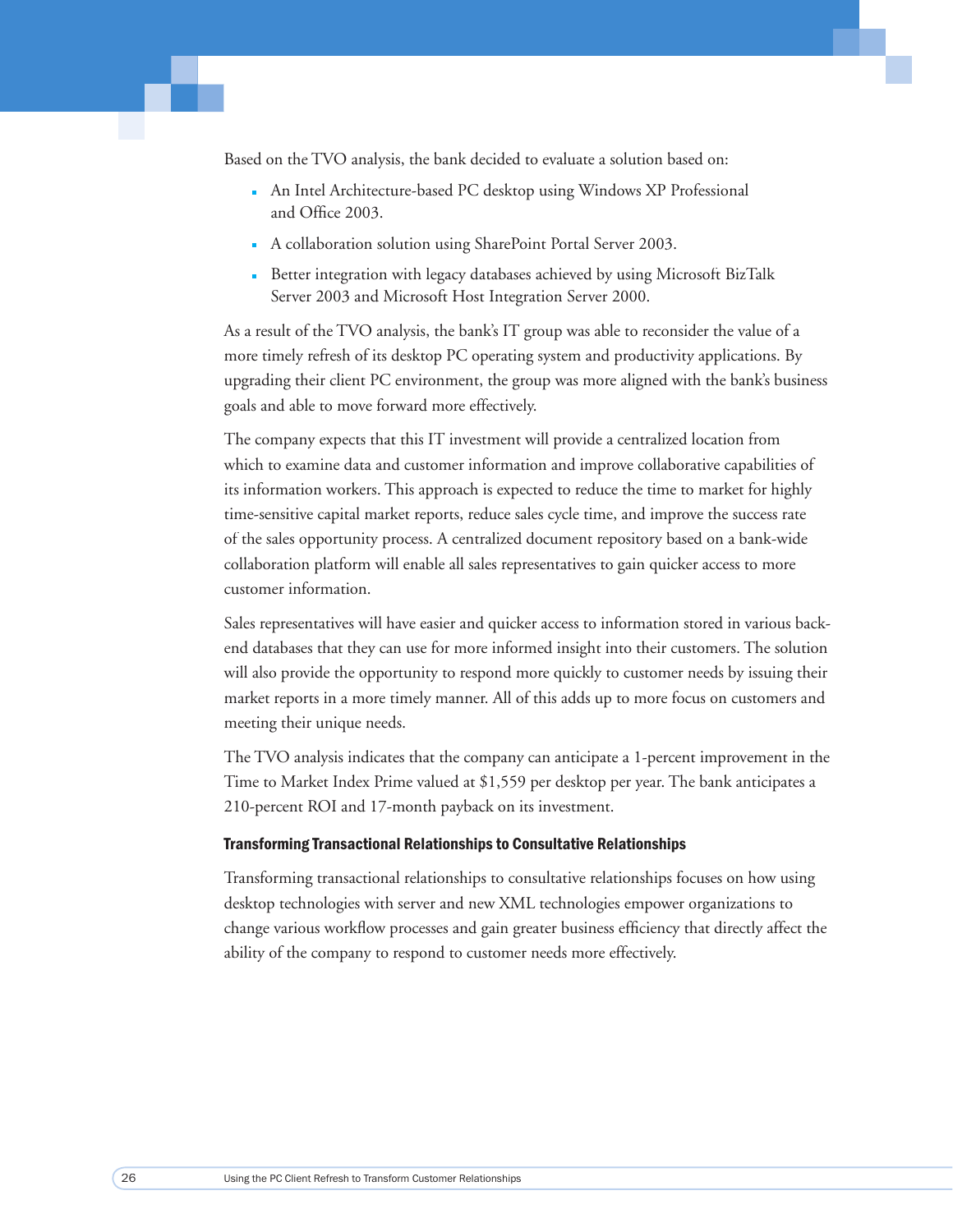#### Case Study: Banking and financial services company # 2 *Customer satisfaction increased by using XML-based forms to standardize contract information.*

This bank experienced difficulty in identifying and updating errors in its existing customer contracts during the sales cycle. Errors, which were sometimes found after customers had already signed a contract, caused rework in the rewriting and signing of contracts and contributed to a decline in customer satisfaction.

To transform this process, the bank is implementing a new enterprise-standard, formbased contract that uses InfoPath 2003, the new XML-based data gathering program in Office 2003. InfoPath can help teams and organizations gather and share information by creating rich, dynamic forms that enables users to collect, access, and reuse information more easily. Use of InfoPath technologies will enable the bank to manage and track forms more efficiently throughout its workflow process. Because XML enables easy integration with legacy systems, banking and customer-specific information can be filled in easily. This strategy ensures bank customer service representatives and customers that only the most current information is used in decision making. This approach is expected to lead to higher customer responsiveness and satisfaction when status information requests about a particular banking product are made by the customer.

Because the bank's staff is evaluating InfoPath 2003 on Intel Pentium 4 Processors with HT Technology, they can take advantage of Intel NetBurst™ architecture, which enables XML parsing at rates 5.95 times faster those experienced on a typical enterprise PC desktop.<sup>21</sup> This example shows how using the most current Intel Architecture-based hardware supported by Windows XP can make a measurable difference in business processes. Accelerating data retrieval speed helps sales representatives better meet customer needs and helps to transform a purely transactional relationship into a more informed, consultative relationship.

The bank anticipates that by using InfoPath 2003 technologies with back-end databases, they can realize an improvement in the TVO Materials Quality Prime of the Customer Responsiveness Aggregate valued at \$174 per desktop per year.

#### Improved Control of Data

Improved control of data illustrates how the timely refresh of desktop technologies can be a critical decision that affects line of business applications, data integrity, and the ability to develop new Web-based applications to better meet customer needs.

<sup>21</sup> For more information on Intel NetBurst architecture and performance, go to http://www.intel.com/business/bss/swapps/office\_system/index.htm.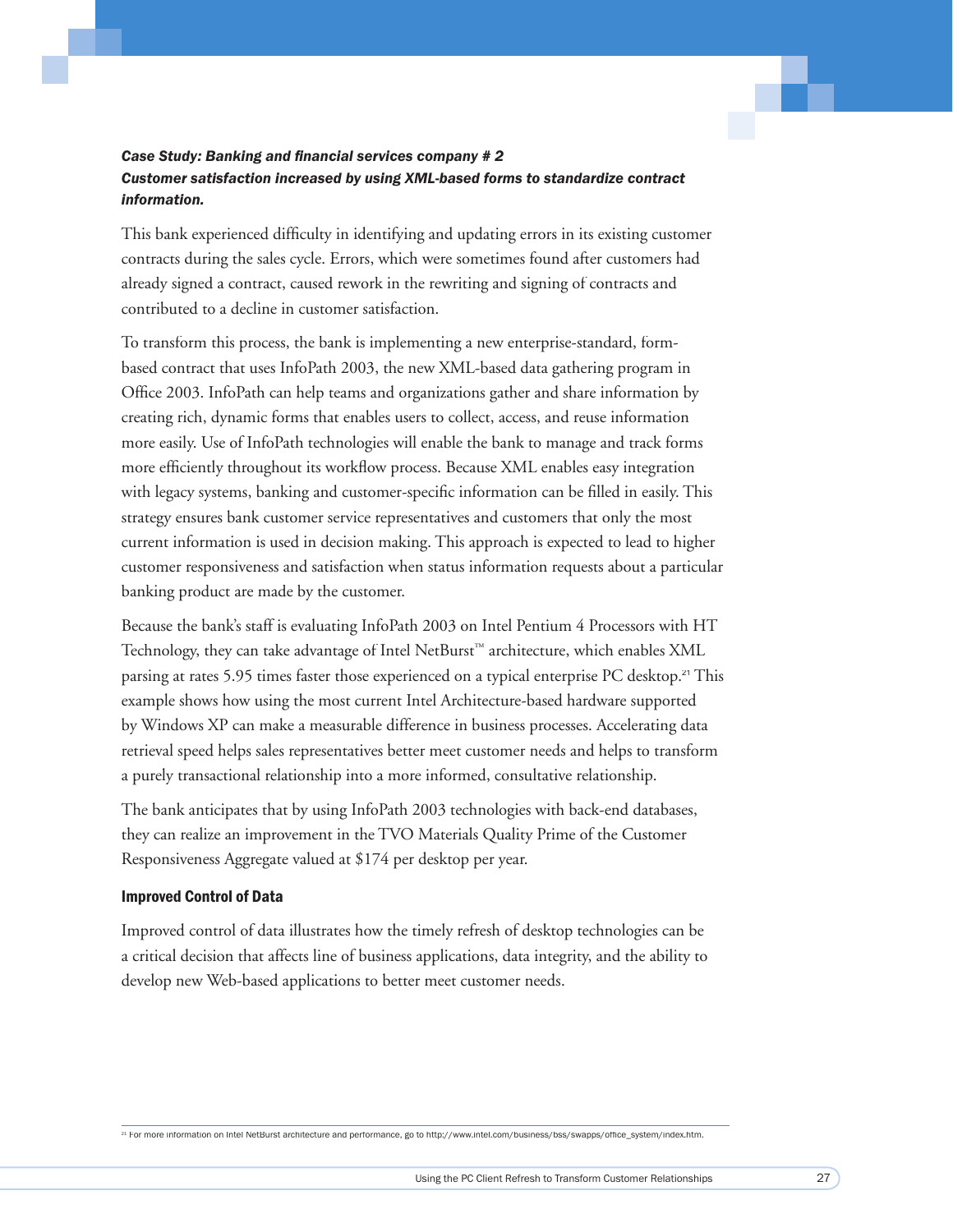#### Case Study: Banking and financial services company # 6 *A standardized, up-to-date desktop ensures application compatibility, data integrity, and lower IT costs.*

A client PC infrastructure that is near or at the end of its life cycle often creates customer challenges that are not anticipated during refresh cycle planning. This was the problem that confronted a U.S.-based bank with more than 7,000 desktop and notebook PCs that run in a mixed client environment of Windows 95 (75 percent), Windows 2000 Professional (24 percent), and Windows NT Workstation version 4.0 (1 percent). Client PCs running Windows 95 and Windows NT operating systems had already passed their useful end of life, and those running Windows 2000 Professional were due to reach the end of their useful life in 2005, before the natural hardware attrition cycle. As a result, the bank was confronted with three critical issues:

- **Ensuring data integrity**
- Ensuring a reliable platform on which to run specialized line of business applications
- Standardizing on a refresh cycle that made economic sense

Although this situation might not seem like a customer-centric issue, customers were in fact the main reason why this bank established very specific guidelines for retiring the two operating systems and determining which operating system, Windows 2000 Professional or Windows XP Professional, should be the new company standard.

Windows 95 and Windows NT end-of-life issues are more complex than a simple hardware and operating system refresh. The bank estimated that due to increased help desk and service calls caused by lapses in reliability and stability, security requirements, and patch management, additional hard costs of maintaining an older operating system would exceed \$1.0 million over the next two years. Soft costs, such as lower user productivity due to PC downtime, don't usually take into account the value of that time when it compromises the ability of a bank representative to meet customer needs. Although neither a decline in customer satisfaction nor the opportunity cost of lost revenue was considered as part of the business value analysis, customer satisfaction factors are usually vital considerations in the review of client PC refresh cycles.

Application compatibility with the client operating system was also an important consideration. Because this bank, like most banks, uses proprietary or third-party line of business applications, it was essential to ensure operating system compatibility with the latest versions of the applications so that customer responsiveness is not compromised. Ensuring integrity of customer data by improved security measures was also critically important.

Although usually perceived as only an IT issue relating to operating costs, a timely client PC reflesh affects customer issues directly and indirectly. The business benefits of a standard desktop refresh cycle were not part of the value analysis conducted at this bank. However,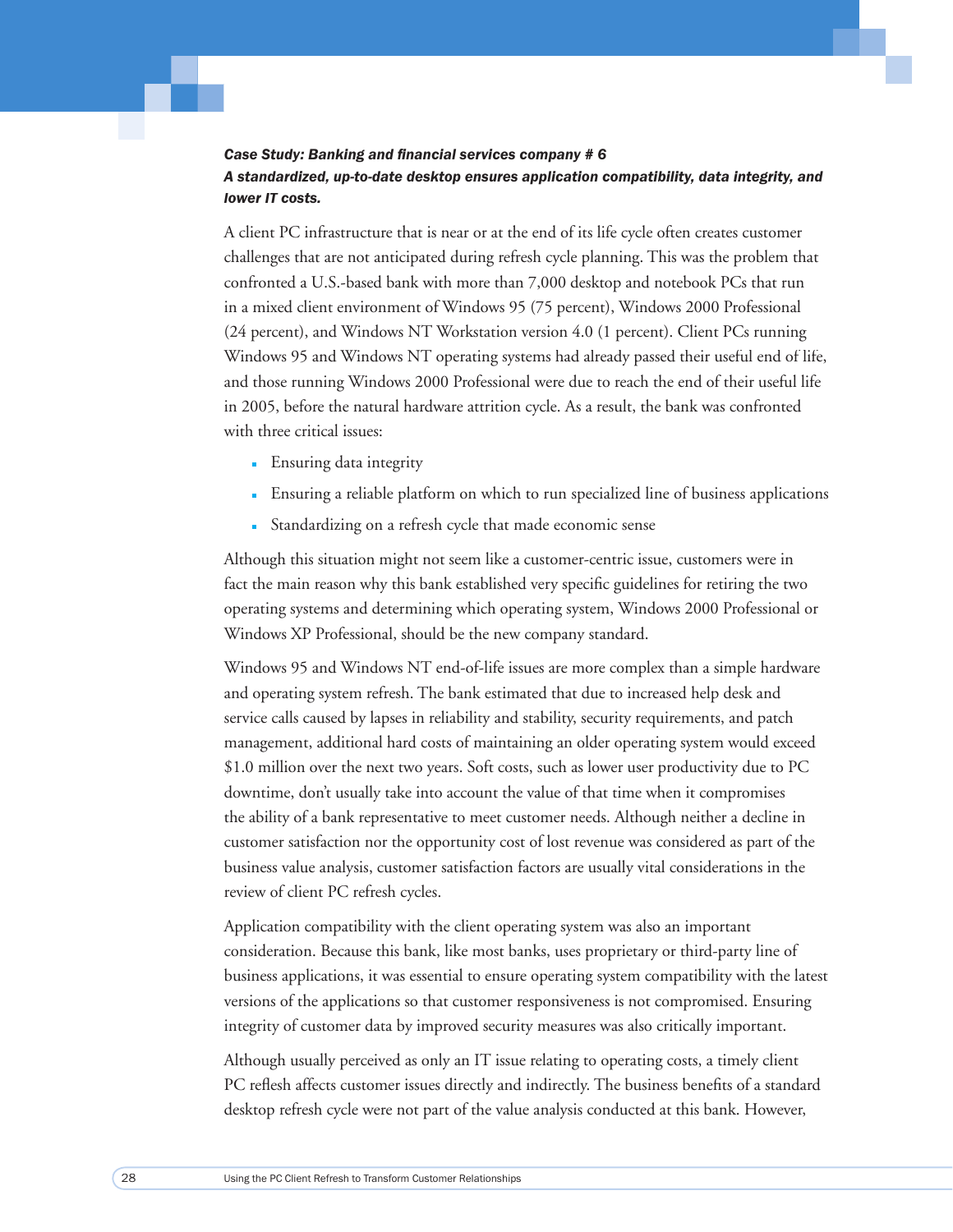the company did recognize the extended financial value of standardizing on Windows XP Professional. Two direct benefits included at least 25 percent fewer calls to the help desk and a 98-percent rate of application compatibility.

The financial analysis projected a benefit of \$64 per PC per year due principally to IT-related issues. However, the unsung heroes in this story are really the customer-focused benefits that accrue from stronger data security and better customer responsiveness enabled by up-to-date line of business applications, which helped the bank staff respond to customer needs.

The business value analysis projected an 84-percent IRR, an 87-percent ROI, and a payback period of 21 months. Currently, the bank is initiating the recommended 36-month refresh cycle for its desktop PCs that use Intel Pentium 4 Processors with HT Technology and for its notebook PCs that use Intel Centrino mobile technology. Should the bank decide to develop Web services to meet internal and customer needs for quicker, more real-time access to data and customer account information, it will also have the option of using the Microsoft .NET Framework as a development environment.

#### Case Study: Banking and financial services company #5 *Standardized desktop reduces IT expenses and help desk support.*

A large, U.S.-based risk and insurance services firm operated more than 16,000 desktops running a mixed client environment of Windows 98, Windows NT Workstation version 4.0, and Windows 2000 Professional. The company had a very distributed and heterogeneous IT environment, the result of acquiring many legacy computing systems from mergers and acquisitions. As a result, the central IT group supported many desktop images and different line of business applications. The company had a high level of availability- and reliabilityrelated help desk calls, which increased IT costs and affected personal and team productivity. Network and desktop security was also an issue. The company wanted to lock down the desktop, reduce the number of images and applications it supported, and lower IT support costs.

The company was also in the early stages of moving to a Windows 2003 Active Directory® directory service environment. To realize the manageability and security benefits of the new directory services and back-end environment, the company needed to upgrade to Windows XP Professional as their client operating system.

The ability for the client PC to support specialized line of business applications was as important as desktop lockdown and improved manageability. As with most banking and financial services companies, this firm uses client PCs as a platform on which to run specialized applications. The variation of desktop images that resulted from running many different desktop operating made systems management very complicated and costly to support. Challenged by multiple mergers and acquisitions, the company needed to standardize on a common desktop platform for two important reasons: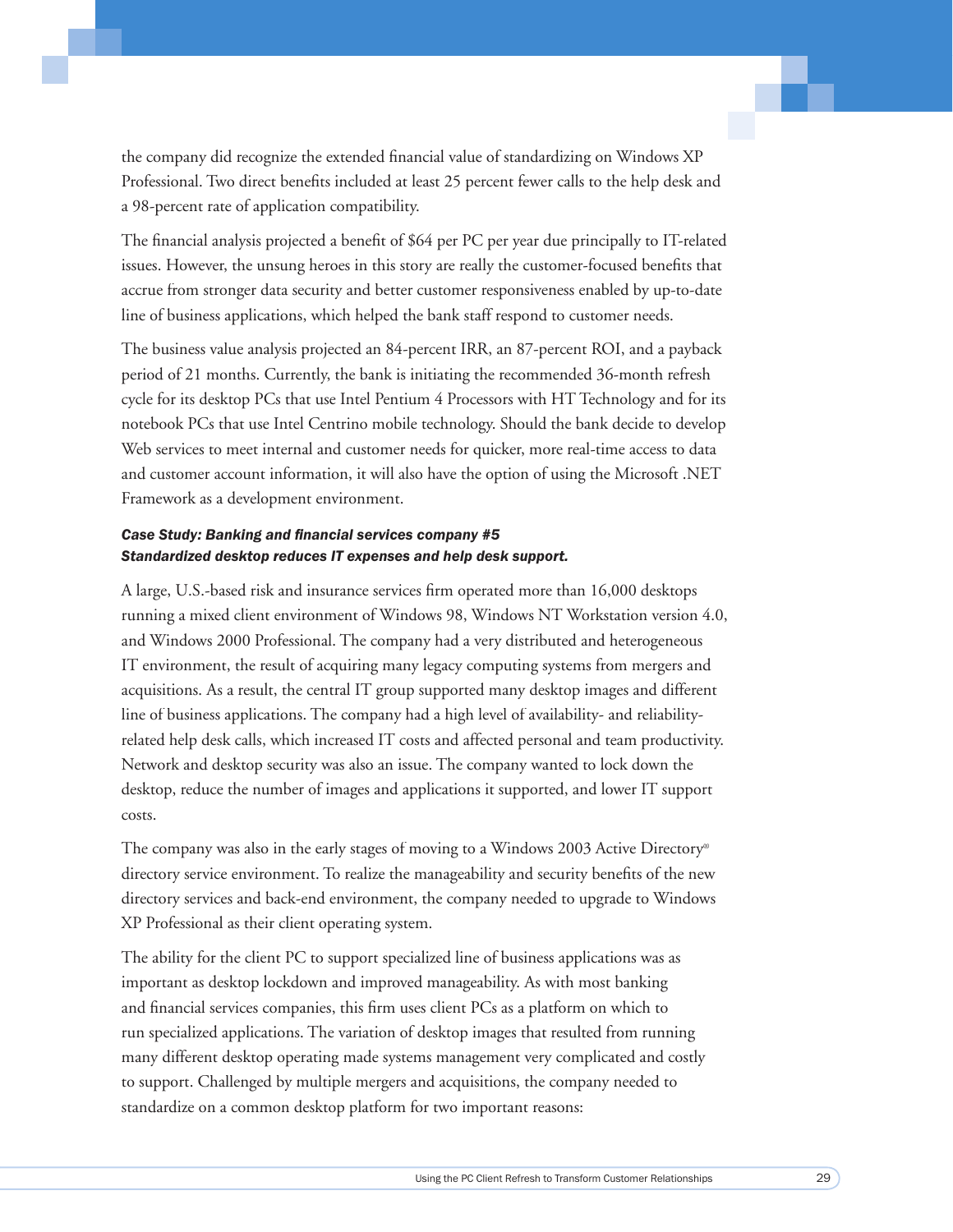- Standardization would increase system manageability and help the firm to lower  $IT$ operating costs.
- A robust development platform would provide a more cost-effective environment for building specialized line of business applications.

The bank intends to deploy a company-standard desktop consisting of Windows XP Professional on Intel Pentium 4 Processors with HT Technology. This strategy will decrease help desk support and IT costs by improving system manageability, availability, and reliability. The company also plans to deploy Office 2003, which by providing better capabilities for information sharing and collaboration is expected to help improve individual and team efficiency and productivity. Tangible benefits for deploying both technologies include:

- Reducing an estimated 60 desktop images to a single company-wide standard, which helps to reduce the expense of managing non-standard applications.
- Reducing the need for frequent re-imaging of desktop hardware.
- Reducing the expense of third-party remote access software.
- Improved application compatibility and resulting lower application testing costs.
- Improved software deployment and patch management and resulting lower IT costs.
- Development of new company-standard line of business applications such as Web services, which use the Microsoft .NET Framework and help to lower IT development costs.
- Real-time access to information, which enables sales representatives to improve customer satisfaction and increase potential revenue.

The company anticipates a value of \$133 per desktop per year from improved IT efficiencies resulting from a deeper connection between the client PC, the network, and network resources. The business value analysis projected a 69-percent IRR, a 119-percent ROI, and a 16-month payback on the company's IT investment. The solution will be deployed in the United States and then implemented in the company's other global business units. The company is currently engaged in pre-deployment planning.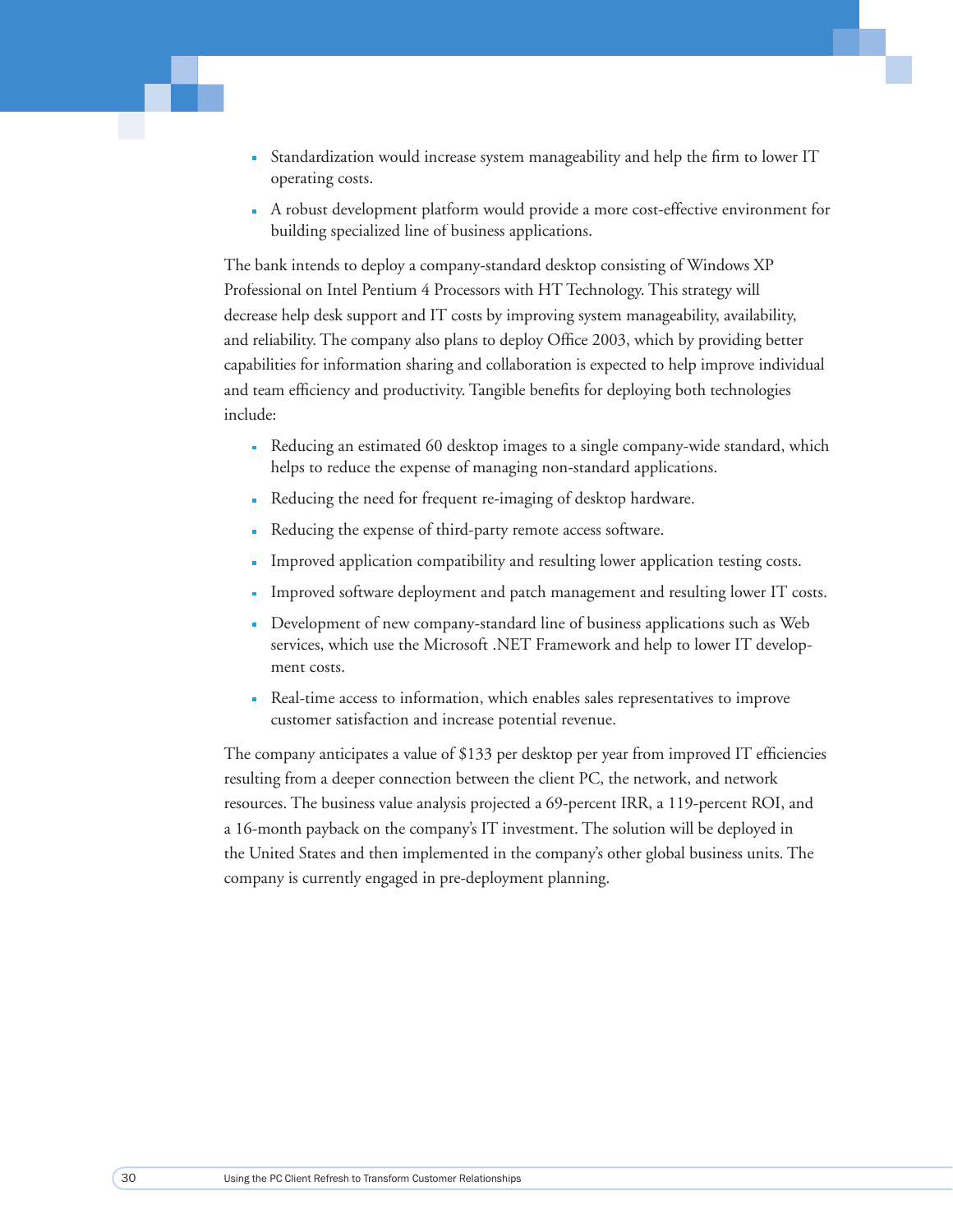an sa T